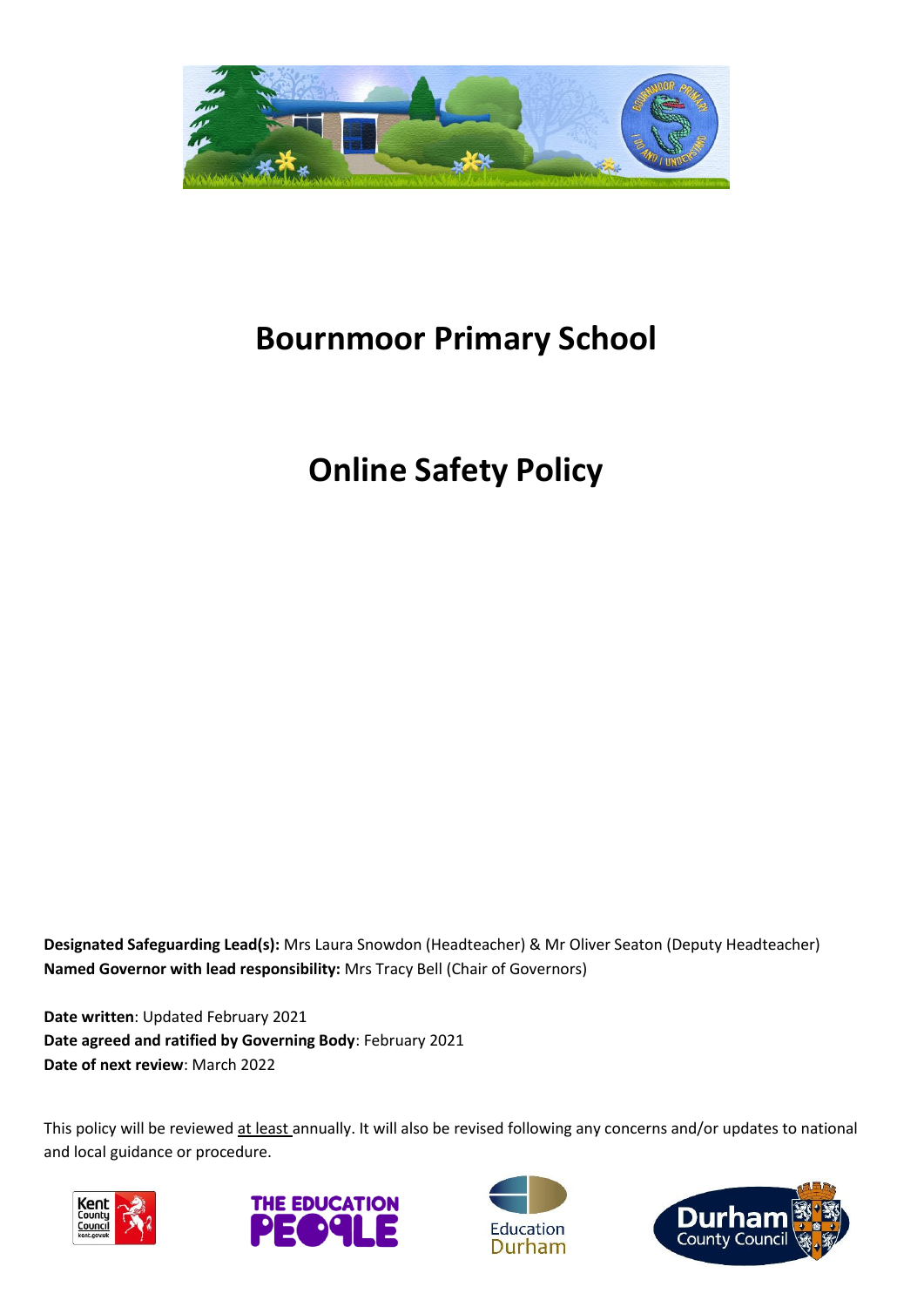## Contents

| 1. |    |  |
|----|----|--|
| 2. |    |  |
|    | a. |  |
| 3. |    |  |
| 4. |    |  |
|    | a. |  |
|    | b. |  |
|    | c. |  |
|    | d. |  |
|    | e. |  |
|    | f. |  |
| 5. |    |  |
|    | a. |  |
|    | b. |  |
|    | c. |  |
|    | d. |  |
| 6. |    |  |
| 7. |    |  |
|    | a. |  |
|    | b. |  |
|    | c. |  |
|    | d. |  |
|    | e. |  |
|    | f. |  |
|    | g. |  |
|    | h. |  |
|    | i. |  |
|    | j. |  |
|    | k. |  |
|    | I. |  |
| 8. |    |  |
|    | a. |  |
|    | b. |  |
|    | c. |  |
|    | d. |  |
| 9. |    |  |
|    | a. |  |
|    | b. |  |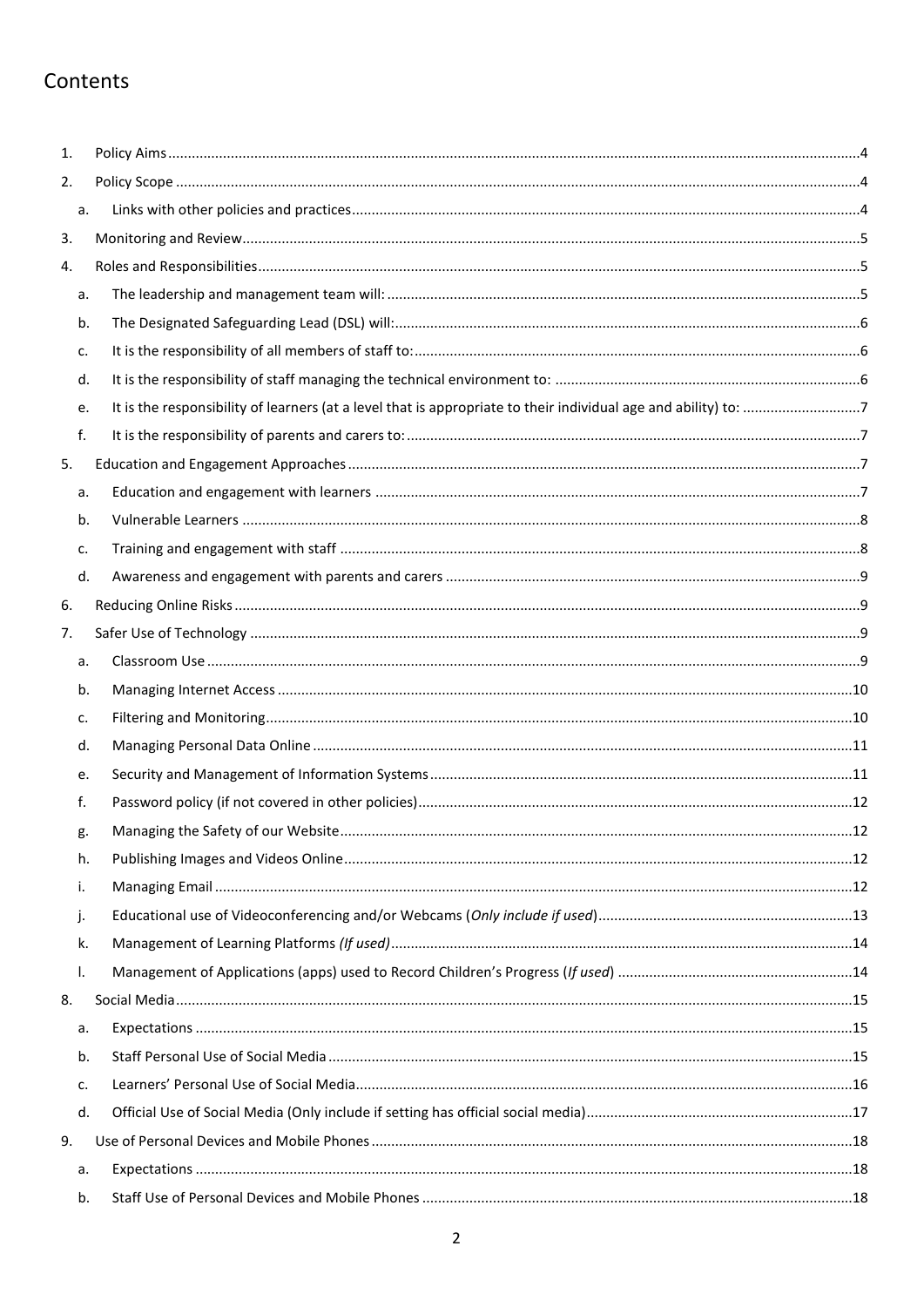| c.  |  |
|-----|--|
| d.  |  |
| e.  |  |
| 10. |  |
| а.  |  |
| b.  |  |
| 11. |  |
| а.  |  |
| b.  |  |
| c.  |  |
| d.  |  |
| e.  |  |
| f.  |  |
| 12. |  |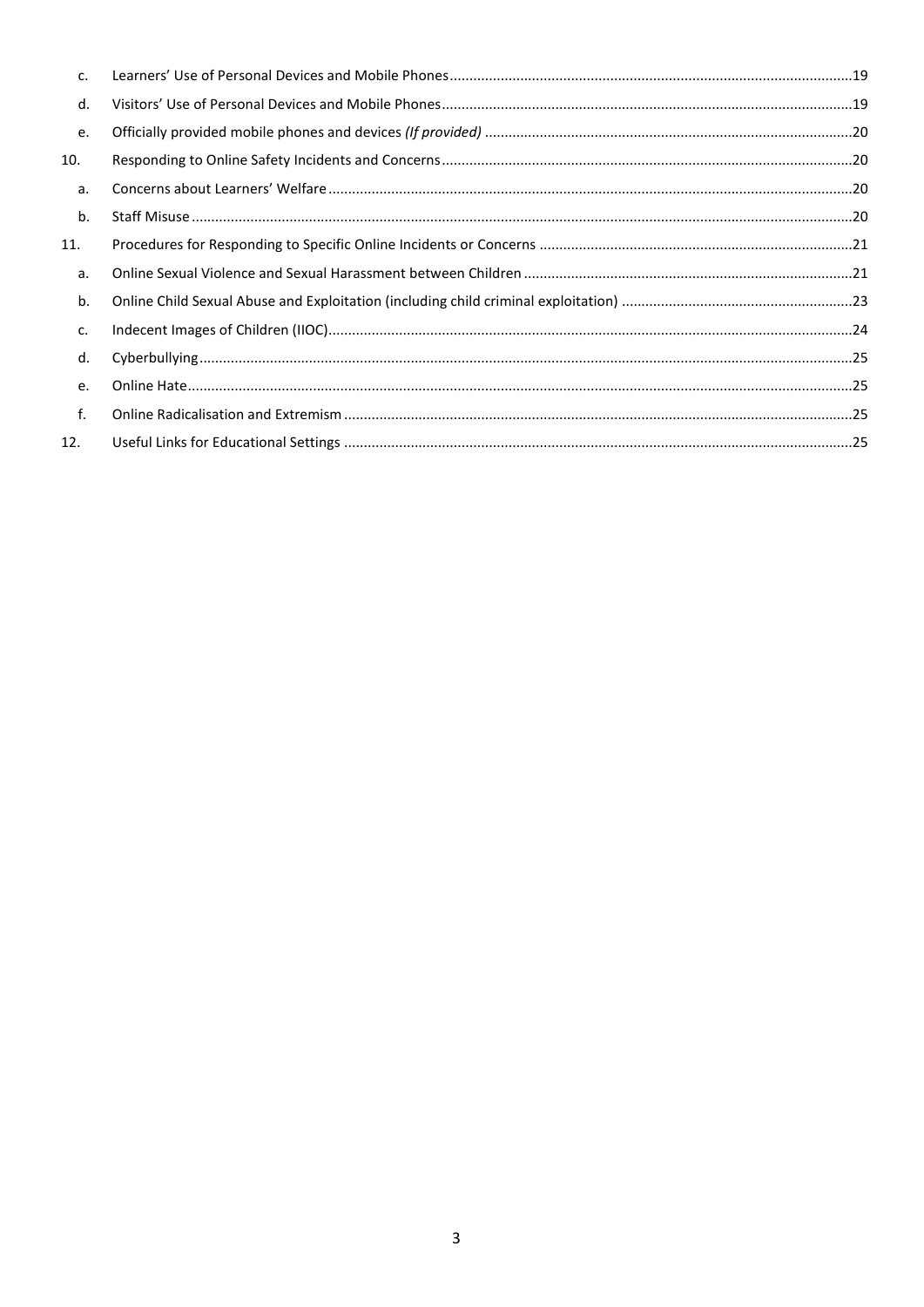## **Bournmoor Primary School Online Safety Policy**

## <span id="page-3-0"></span>1. **Policy Aims**

- This online safety policy has been written by Bournmoor Primary School, involving staff, learners and parents/carers, building on the Kent County Council/The Education People/Durham County Council online safety policy template, with specialist advice and input as required.
- It takes into account the DfE statutory guidance '[Keeping Children Safe in Education](https://www.gov.uk/government/publications/keeping-children-safe-in-education--2)' 2020[, Early Years and](https://www.gov.uk/government/publications/early-years-foundation-stage-framework--2)  [Foundation Stage](https://www.gov.uk/government/publications/early-years-foundation-stage-framework--2) 2017 '[Working Together to Safeguard Children](https://www.gov.uk/government/publications/working-together-to-safeguard-children--2)' 2018 and the [Durham Safeguarding Children's](http://www.durham-scp.org.uk/whats-new/)  [Partnership](http://www.durham-scp.org.uk/whats-new/) procedures.
- The purpose of Bournmoor Primary School online safety policy is to:
	- o Safeguard and protect all members of Bournmoor Primary School community online
	- o Identify approaches to educate and raise awareness of online safety throughout the community
	- $\circ$  Enable all staff to work safely and responsibly, to role model positive behaviour online and to manage professional standards and practice when using technology
	- o Identify clear procedures to use when responding to online safety concerns.
- Bournmoor Primary School identifies that the issues classified within online safety are considerable, but can be broadly categorised into three areas of risk:
	- o **Content:** being exposed to illegal, inappropriate or harmful material
	- o **Contact:** being subjected to harmful online interaction with other users
	- o **Conduct:** personal online behaviour that increases the likelihood of, or causes, harm.

## <span id="page-3-1"></span>2. **Policy Scope**

- Bournmoor Primary School believes that online safety is an essential part of safeguarding and acknowledges its duty to ensure that all learners and staff are protected from potential harm online.
- Bournmoor Primary School identifies that the internet and associated devices, such as computers, tablets, mobile phones and games consoles, are an important part of everyday life.
- Bournmoor Primary School believes that learners should be empowered to build resilience and to develop strategies to manage and respond to risk online.
- This policy applies to all staff including the governing body, leadership team, teachers, support staff, external contractors, visitors, volunteers and other individuals who work for, or provide services on behalf of the setting (collectively referred to as "staff" in this policy), as well as learners, parents and carers.
- This policy applies to all access to the internet and use of technology, including personal devices, or where learners, staff or other individuals have been provided with setting issued devices for use off-site, such as a work laptops, tablets or mobile phones.

#### <span id="page-3-2"></span>a. **Links with other policies and practices**

This policy links with several other policies, practices and action plans including:

- o Anti-bullying policy
- o Acceptable Use Policies (AUP) and/or the Code of Conduct/Staff Behaviour policy
- o Behaviour and Discipline policy
- o Child Protection/Safeguarding policy
- o Confidentiality policy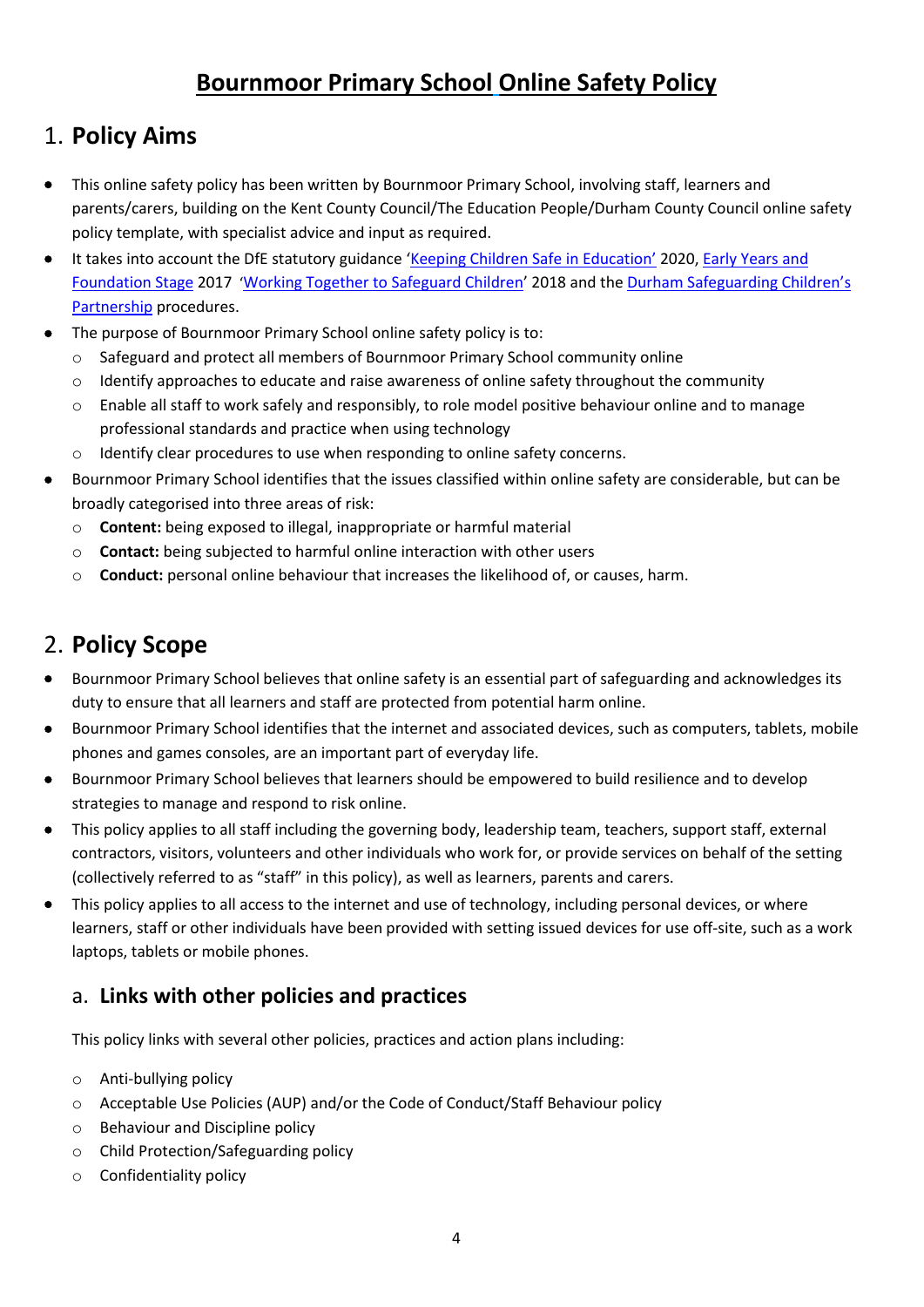- o Curriculum policies, such as: Computing, Personal Social and Health Education (PSHE), Citizenship and Relationships and Sex Education (RSE)
- o Data Protection
- o Image Use policy
- o Mobile Phone policy
- o Social Media policy
- o Searching, Screening and Confiscation policy

## <span id="page-4-0"></span>3. **Monitoring and Review**

- Technology in this area evolves and changes rapidly. Bournmoor Primary School will review this policy at least annually.
	- o The policy will also be revised following any national or local policy requirements, any child protection concerns or any changes to the technical infrastructure.
- We will regularly monitor internet use and evaluate online safety mechanisms to ensure that this policy is consistently applied.
- To ensure they have oversight of online safety, the headteacher will be informed of online safety concerns, as appropriate.
- The named governor for safeguarding will report on a regular basis to the governing body on online safety practice and incidents, including outcomes.
- Any issues identified via monitoring will be incorporated into our action planning.

## <span id="page-4-1"></span>4. **Roles and Responsibilities**

- The Designated Safeguarding Lead (DSL), Laura Snowdon has lead responsibility for online safety. Whilst activities of the designated safeguarding lead may be delegated to an appropriately trained deputy, overall the ultimate lead responsibility for safeguarding and child protection, including online safety remains with the DSL.
- Bournmoor Primary School recognises that all members of the community have important roles and responsibilities to play with regards to online safety.

#### <span id="page-4-2"></span>a. **The leadership and management team will:**

- Ensure that online safety is viewed as a safeguarding issue and that practice is in line with national and local recommendations and requirements.
- Ensure there are appropriate and up-to-date policies regarding online safety; including a staff code of conduct/behaviour policy and acceptable use policy, which covers acceptable use of technology.
- Ensure that suitable and appropriate filtering and monitoring systems are in place and work with technical staff to monitor the safety and security of our systems and networks.
- Ensure that online safety is embedded within a progressive curriculum, which enables all learners to develop an age-appropriate understanding of online safety.
- Support the DSL and any deputies by ensuring they have sufficient time and resources to fulfil their online safety responsibilities.
- Ensure there are robust reporting channels for the community to access regarding online safety concerns, including internal, local and national support.
- Ensure that appropriate risk assessments are undertaken regarding the safe use of technology.
- Audit and evaluate online safety practice to identify strengths and areas for improvement.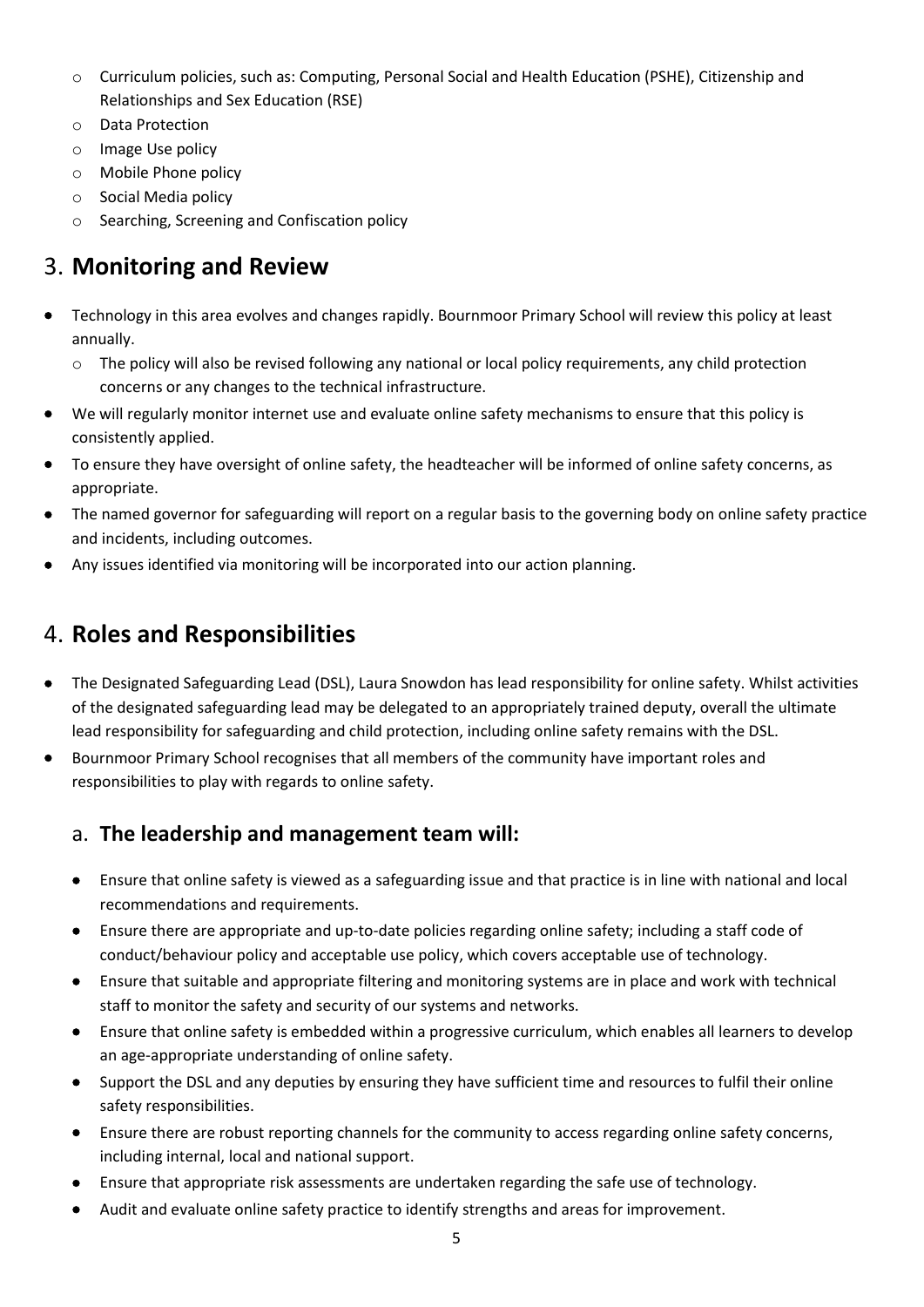### <span id="page-5-0"></span>b. **The Designated Safeguarding Lead (DSL) will:**

- Act as a named point of contact on all online safeguarding issues and liaise with other members of staff or other agencies, as appropriate.
- Work alongside deputy DSLs to ensure online safety is recognised as part of the setting's safeguarding responsibilities and that a coordinated approach is implemented.
- Ensure all members of staff receive regular, up-to-date and appropriate online safety training.
- Access regular and appropriate training and support to ensure they understand the unique risks associated with online safety and have the relevant up to date knowledge required to keep learners safe online.
- Access regular and appropriate training and support to ensure they recognise the additional risks that learners with SEN and disabilities (SEND) face online.
- Keep up-to-date with current research, legislation and trends regarding online safety and communicate this with the community, as appropriate.
- Work with staff to coordinate participation in local and national events to promote positive online behaviour, such as Safer Internet Day.
- Ensure that online safety is promoted to parents, carers and the wider community, through a variety of channels and approaches.
- Maintain records of online safety concerns, as well as actions taken, as part of the settings safeguarding recording mechanisms.
- Monitor online safety incidents to identify gaps and trends, and use this data to update the education response, policies and procedures.
- Report online safety concerns, as appropriate, to the setting's management team.
- Work with the leadership team to review and update online safety policies on a regular basis (at least annually) with stakeholder input.
- Meet termly with the governor with a lead responsibility for safeguarding and online safety.

### <span id="page-5-1"></span>c. **It is the responsibility of all members of staff to:**

- Contribute to the development of online safety policies.
- Read and adhere to the online safety policy and acceptable use policies.
- Take responsibility for the security of setting systems and the data they use or have access to.
- Model good practice when using technology and maintain a professional level of conduct in their personal use of technology, both on and off site.
- Embed online safety education in curriculum delivery, wherever possible.
- Have an awareness of a range of online safety issues and how they may be experienced by the children in their care.
- Identify online safety concerns and take appropriate action by following the settings safeguarding policies and procedures.
- Know when and how to escalate online safety issues, including signposting to appropriate support, internally and externally.
- Take personal responsibility for professional development in this area.

#### <span id="page-5-2"></span>d. **It is the responsibility of staff managing the technical environment to:**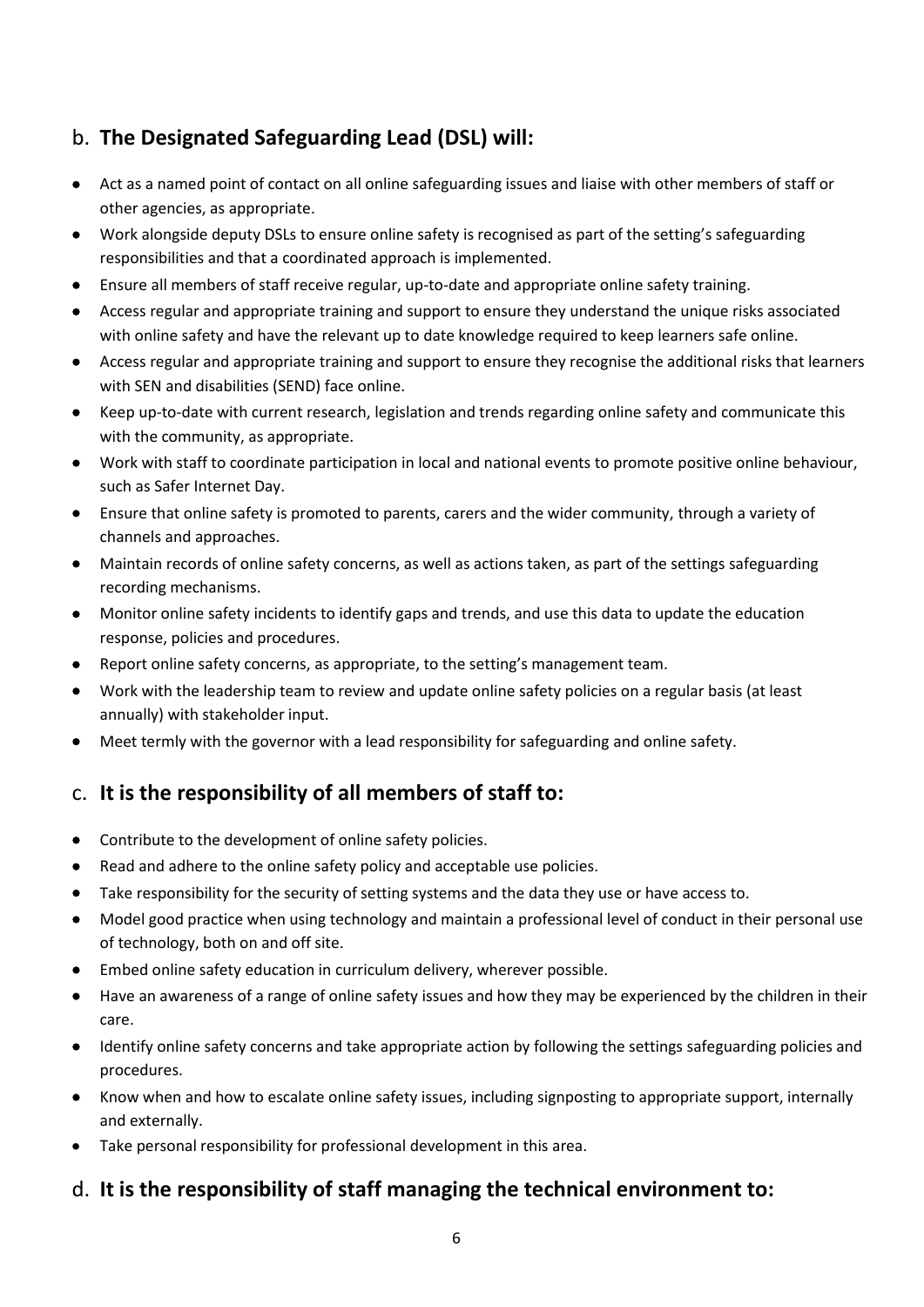- Provide technical support and perspective to the DSL and leadership team, especially in the development and implementation of appropriate online safety policies and procedures.
- Implement appropriate security measures as directed by the DSL and leadership team (such as password policies and encryption) to ensure that the setting's IT infrastructure/system is secure and not open to misuse or malicious attack, whilst allowing learning opportunities to be maximised.
- Ensure that our filtering policy is applied and updated on a regular basis; responsibility for its implementation is shared with the leadership team.
- Ensure that our monitoring systems are applied and updated on a regular basis; responsibility for its implementation is shared with the leadership team
- Ensure appropriate access and technical support is given to the DSL (and/or deputy) to our filtering and monitoring systems, to enable them to take appropriate safeguarding action if/when required.

## <span id="page-6-0"></span>e. **It is the responsibility of learners (at a level that is appropriate to their individual age and ability) to:**

- Engage in age appropriate online safety education opportunities.
- Contribute to the development of online safety policies.
- Read and adhere to the acceptable use policies.
- Respect the feelings and rights of others, both on and offline.
- Take responsibility for keeping themselves and others safe online.
- Seek help from a trusted adult, if there is a concern online, and support others that may be experiencing online safety issues.

### <span id="page-6-1"></span>f. **It is the responsibility of parents and carers to:**

- Read the acceptable use policies and encourage their children to adhere to them.
- Support our online safety approaches by discussing online safety issues with their children and reinforcing appropriate and safe online behaviours at home.
- Role model safe and appropriate use of technology and social media.
- Abide by the home-school agreement and acceptable use policies*.*
- Identify changes in behaviour that could indicate that their child is at risk of harm online.
- Seek help and support from the setting, or other appropriate agencies, if they or their child encounter risk or concerns online.
- Contribute to the development of the online safety policies.
- Use our systems and other network resources, safely and appropriately.
- Take responsibility for their own awareness in relation to the risks and opportunities posed by new and emerging technologies.

## <span id="page-6-2"></span>5. Education and Engagement **Approaches**

### <span id="page-6-3"></span>a. **Education and engagement with learners**

- The setting will establish and embed a progressive online safety curriculum to raise awareness and promote safe and responsible internet use amongst learners by:
	- o Ensuring education regarding safe and responsible use precedes internet access.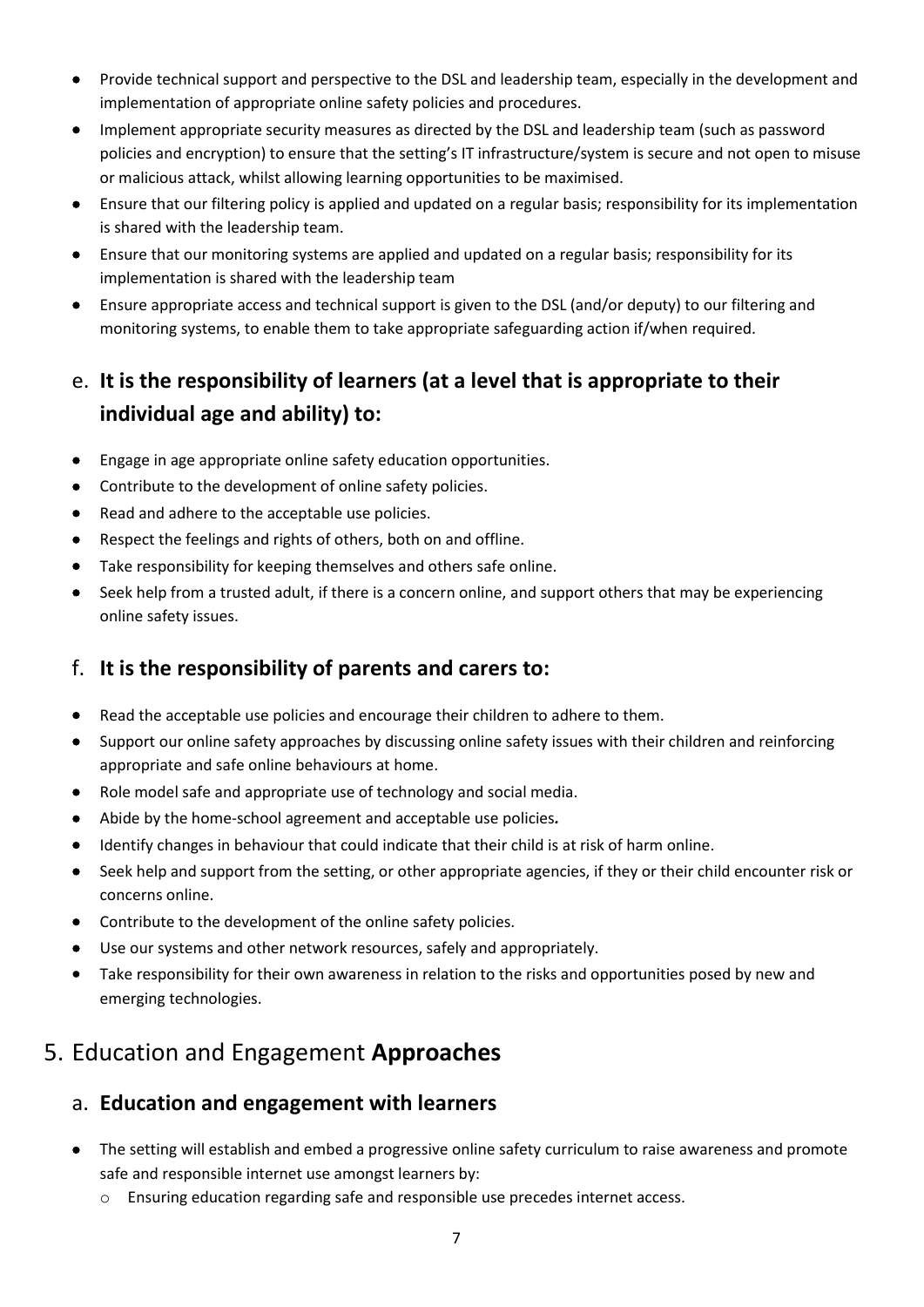- o Including online safety in Personal, Social, Health and Economic (PSHE), Relationships and Sex Education (RSE) and computing programmes of study.
- $\circ$  Reinforcing online safety messages whenever technology or the internet is in use.
- o Educating learners in the effective use of the internet to research; including the skills of knowledge location, retrieval and evaluation.
- $\circ$  Teaching learners to be critically aware of the materials they read and shown how to validate information before accepting its accuracy.
- The setting will support learners to read and understand the acceptable use policies in a way which suits their age and ability by:
	- o Displaying acceptable use posters in all rooms with internet access.
	- o Informing learners that network and internet use will be monitored for safety and security purposes and in accordance with legislation.
	- o Rewarding positive use of technology through our positive behaviour rewards and achievement assemblies.
	- $\circ$  Implementing appropriate peer education approaches through paired work, project work and mentoring.
	- $\circ$  Providing online safety education and training as part of the transition programme across the key stages and when moving between establishments.
	- o Seeking learner voice when writing and developing online safety policies and practices, including curriculum development and implementation.
	- o Using support, such as external visitors, where appropriate, to complement and support our internal online safety education approaches.

#### <span id="page-7-0"></span>b. **Vulnerable Learners**

- Bournmoor Primary School recognises that some learners are more vulnerable online due to a range of factors. This may include, but is not limited to, children in care, children with Special Educational Needs and Disabilities (SEND) or mental health needs, children with English as an additional language (EAL) and children experiencing trauma or loss.
- Bournmoor Primary School will ensure that differentiated and ability appropriate online safety education, access and support is provided to vulnerable learners.
- When implementing an appropriate online safety policy and curriculum, Bournmoor Primary School will seek input from specialist staff as appropriate, including the SENCO (Miss Purdy) and Child in Care Designated Teacher (Mrs Snowdon).

### <span id="page-7-1"></span>c. **Training and engagement with staff**

We will:

- Provide and discuss the online safety policy and procedures with all members of staff as part of induction.
- Provide up-to-date and appropriate online safety training for all staff on a regular basis, with at least annual updates.
	- $\circ$  This is done as part of existing safeguarding and child protection training/updates and within separate/specific online safety sessions.
	- $\circ$  This will cover the potential risks posed to learners (Content, Contact and Conduct), as well as our professional practice expectations.
- Recognise the expertise staff build by undertaking safeguarding training and managing safeguarding concerns and provide opportunities for staff to contribute to and shape online safety policies and procedures.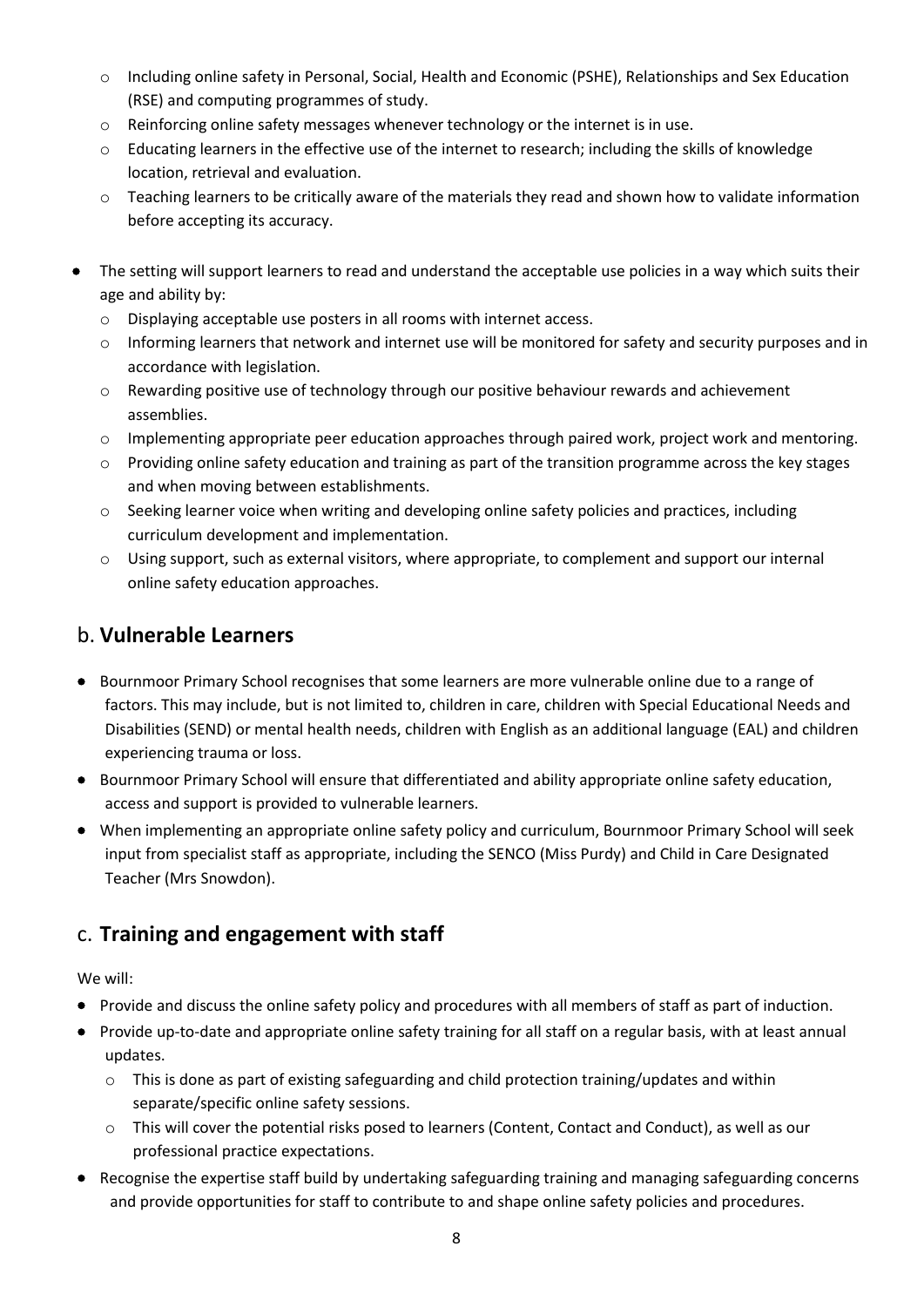- Make staff aware that our IT systems are monitored, and that activity can be traced to individual users; staff will be reminded to behave professionally and in accordance with our policies when accessing our systems and devices.
- Make staff aware that their online conduct outside of the setting, including personal use of social media, could have an impact on their professional role and reputation.
- Highlight useful educational resources and tools which staff should use, according to the age and ability of the learners.
- Ensure all members of staff are aware of the procedures to follow regarding online safety concerns affecting learners, colleagues or other members of the community.

#### <span id="page-8-0"></span>d. **Awareness and engagement with parents and carers**

- Bournmoor Primary School recognises that parents and carers have an essential role to play in enabling children and young people to become safe and responsible users of the internet and associated technologies.
- We will build a partnership approach to online safety with parents and carers by:
	- o Providing information and guidance on online safety in a variety of formats.
		- This will include offering specific online safety awareness training and highlighting online safety at other events such as parent evenings, transition events, fetes and sports days.
	- $\circ$  Drawing their attention to the online safety policy and expectations in newsletters, letters, our prospectus and on our website.
	- o Requesting that they read online safety information as part of joining our community, for example, within our home school agreement.
	- o Requiring them to read our acceptable use policies and discuss the implications with their children.

## <span id="page-8-1"></span>6. **Reducing Online Risks**

- Bournmoor Primary School recognises that the internet is a constantly changing environment with new apps, devices, websites and material emerging at a rapid pace.
- We will:
	- $\circ$  Regularly review the methods used to identify, assess and minimise online risks.
	- o Examine emerging technologies for educational benefit and undertake appropriate risk assessments before use in the setting is permitted.
	- o Ensure that appropriate filtering and monitoring is in place and take all reasonable precautions to ensure that users can only access appropriate material.
	- o Due to the global and connected nature of the internet, it is not possible to guarantee that unsuitable material cannot be accessed via our computers or devices.
- All members of the community are made aware of our expectations regarding safe and appropriate behaviour online and the importance of not posting any content, comments, images or videos which could cause harm, distress or offence to members of the community. This is clearly outlined in our acceptable use policies and highlighted through a variety of education and training approaches.

## <span id="page-8-2"></span>7. **Safer Use of Technology**

#### <span id="page-8-3"></span>a. **Classroom Use**

- Bournmoor Primary School uses a wide range of technology. This includes access to:
	- o Computers, laptops and other digital devices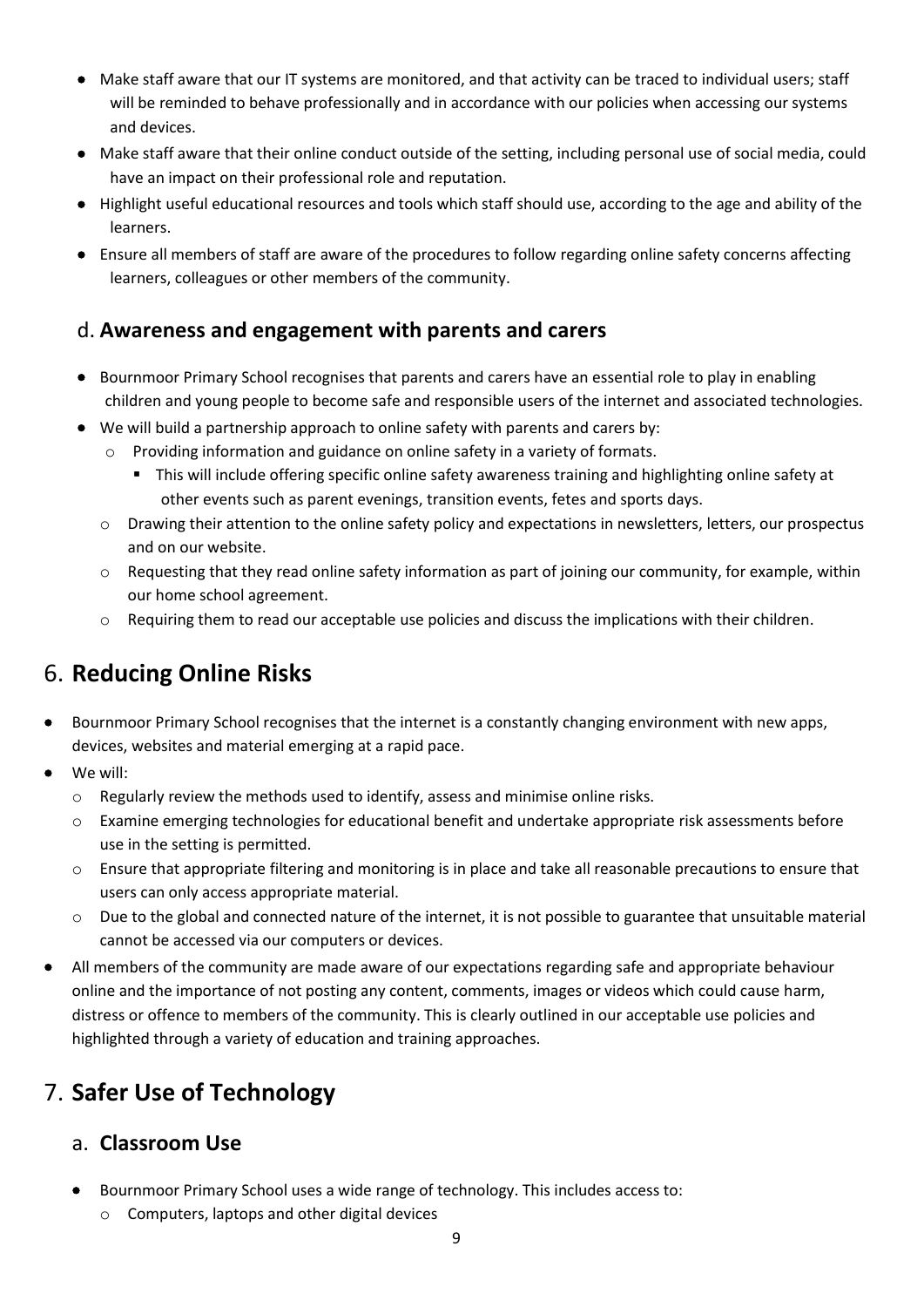- o Internet which may include search engines and educational websites
- o Learning platform/intranet
- o Email
- o Games consoles and other games-based technologies
- o Digital cameras, web cams and video cameras.
- All setting owned devices will be used in accordance with our acceptable use policies and with appropriate safety and security measures in place.
- Members of staff will always evaluate websites, tools and apps fully before use in the classroom or recommending for use at home.
- The setting will use age appropriate search tools following an informed risk assessment, to identify which tool best suits the needs of our community.
- We will ensure that the use of internet-derived materials, by staff and learners, complies with copyright law and acknowledge the source of information.
- Supervision of learners will be appropriate to their age and ability.
	- o **Early Years Foundation Stage and Key Stage 1**
		- Access to the internet will be by adult demonstration, with occasional directly supervised access to specific and approved online materials, which supports the learning outcomes planned for the learners' age and ability.
	- o **Key Stage 2** 
		- Learners will use age-appropriate search engines and online tools.
		- Learners will be directed by the teacher to online materials and resources which support the learning outcomes planned for the learners' age and ability.
	- o **Key Stage 3, 4, 5**
		- **EXECT** Learners will be appropriately supervised when using technology, according to their ability and understanding.
	- o **Learners in residential provision**
		- We will balance children's ability to take part in age appropriate peer activities online, with the need to detect and prevent abuse, bullying or unsafe practice by children in accordance with the national minimum standards (NMS).

#### <span id="page-9-0"></span>b. **Managing Internet Access**

All staff, learners and visitors will read and sign an acceptable use policy before being given access to our computer system, IT resources or internet.

#### <span id="page-9-1"></span>c. **Filtering and Monitoring**

A guide for education settings about establishing 'appropriate levels' of filtering and monitoring can be found at: *[https://www.saferinternet.org.uk/advice-centre/teachers-and-school-staff/appropriate-filtering-and](https://www.saferinternet.org.uk/advice-centre/teachers-and-school-staff/appropriate-filtering-and-monitoring)[monitoring](https://www.saferinternet.org.uk/advice-centre/teachers-and-school-staff/appropriate-filtering-and-monitoring)*

#### i **Decision Making**

- Bournmoor Primary School governors and leaders have ensured that our setting has age and ability appropriate filtering and monitoring in place, to limit learners' exposure to online risks.
- The governors and leaders are aware of the need to prevent "over blocking", as that may unreasonably restrict what can be taught, with regards to online activities and safeguarding.
- Our decision regarding filtering and monitoring has been informed by a risk assessment, considering our specific needs and circumstances.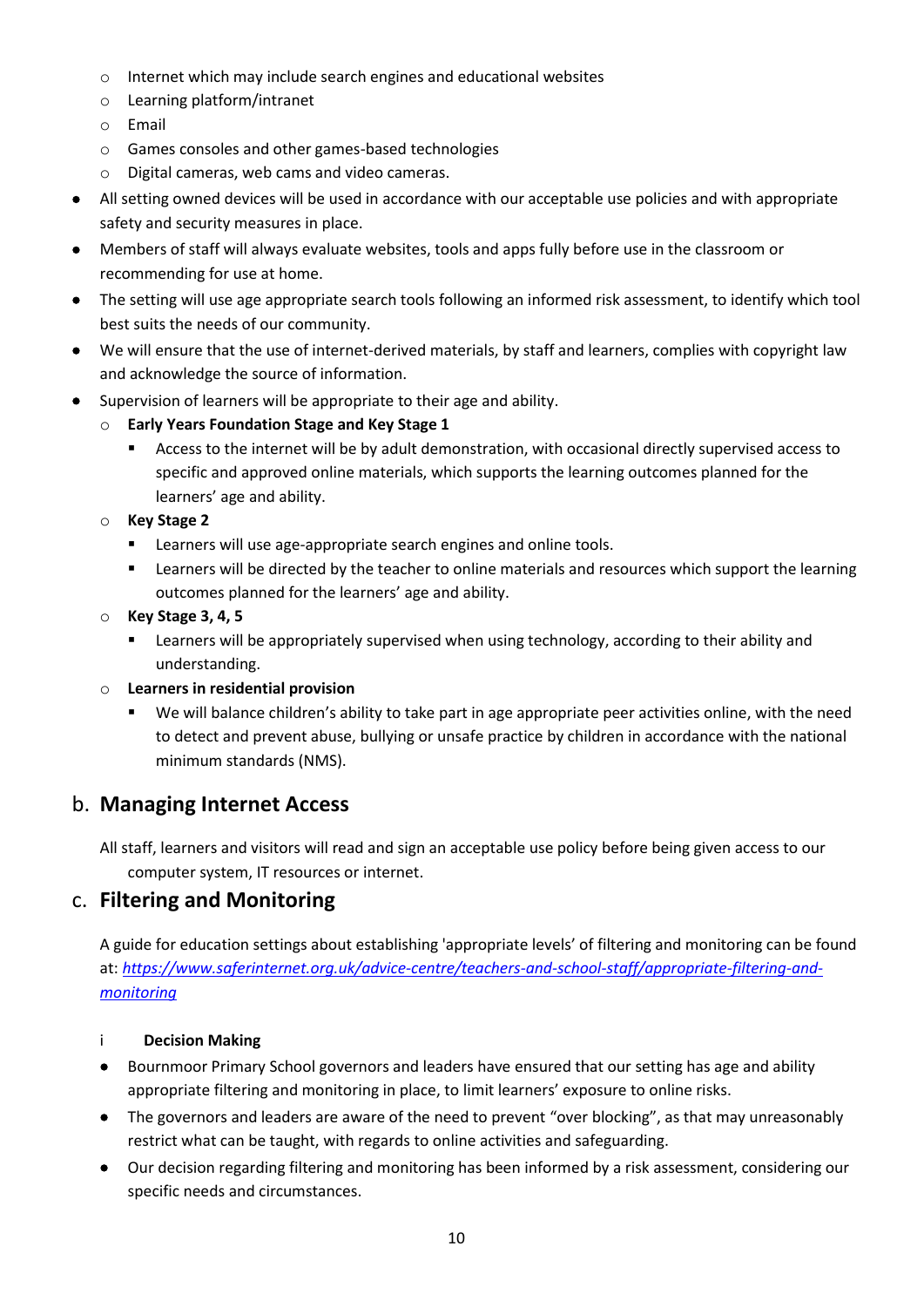- Changes to the filtering and monitoring approach will be risk assessed by staff with educational and technical experience and, where appropriate, with consent from the leadership team; all changes to the filtering policy are logged and recorded.
- The leadership team will ensure that regular checks are made to ensure that the filtering and monitoring methods are effective and appropriate.
- All members of staff are aware that they cannot rely on filtering and monitoring alone to safeguard learners; effective classroom management and regular education about safe and responsible use is essential.

#### ii **Filtering**

- Education broadband connectivity is provided through Durham County Council.
- We use Smoothwall which blocks sites which can be categorised as: pornography, racial hatred, extremism, gaming and sites of an illegal nature. Schools should also be aware of the filtering detecting other safeguarding issues, such as self-harm, serious violent crime or issues with county lines grooming.
- The filtering system blocks all sites on th[e Internet Watch Foundation](https://www.iwf.org.uk/) (IWF) list.
- All school devices should be connected to a filtered feed. If a school device needs access to additional content, for instance to manage official social media, the filter settings for that device or user should be modified to allow access to that content.
- We work with ICTSS to ensure that our filtering policy is continually reviewed.
- If learners discover unsuitable sites, they will be required to:
	- o Turn off monitor/screen and report the concern immediate to a member of staff.
	- o The member of staff will report the concern (including the URL of the site if possible) to the DSL (or deputy) and/or technical staff.
	- o The breach will be recorded and escalated as appropriate.
	- o Parents/carers will be informed of filtering breaches involving their child.
- Any material believed to be illegal will be reported immediately to the appropriate agencies, such as the UK Safer Internet Centre, Durham Police or CEOP.

#### iii **Monitoring**

- We will appropriately monitor internet use on all setting owned or provided internet enabled devices. This is achieved by the use of Smoothwall.
- If a concern is identified via monitoring approaches we will:
	- o DSL or deputy will respond in line with the child protection policy.
- All users will be informed that use of our systems can be monitored and that all monitoring will be in line with data protection, human rights and privacy legislation.

### <span id="page-10-0"></span>d. **Managing Personal Data Online**

- Personal data will be recorded, processed, transferred and made available online in accordance with General Data Protection Regulations and Data Protection legislation.
	- o Full information can be found in our Data Protection policy.

### <span id="page-10-1"></span>e. **Security and Management of Information Systems**

- We take appropriate steps to ensure the security of our information systems, including:
	- o Virus protection being updated regularly.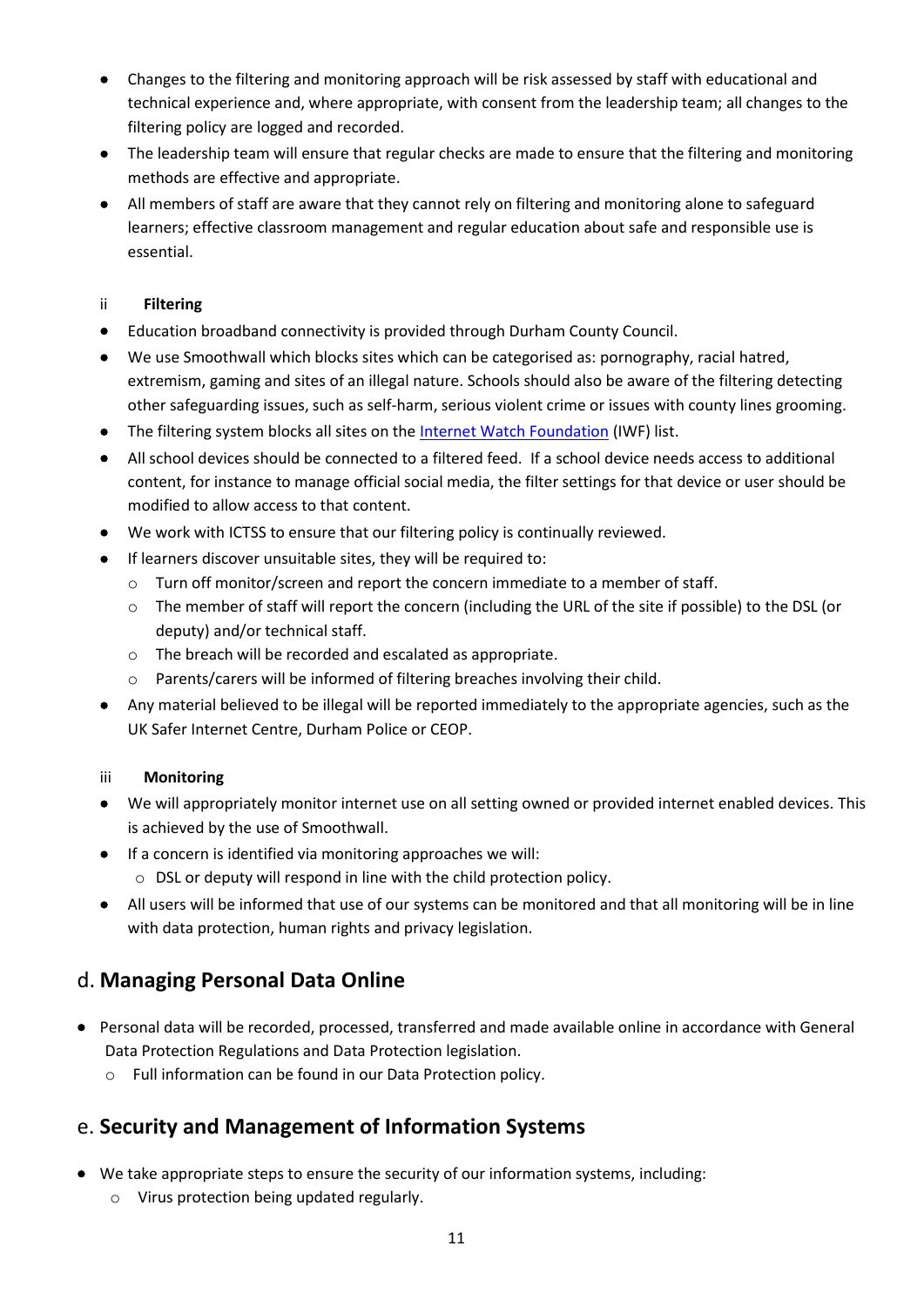- o Encryption for personal data sent over the Internet or taken off site (such as via portable media storage) or access via appropriate secure remote access systems.
- o Not using portable media without specific permission; portable media will be checked by an anti-virus /malware scan before use.
- o Not downloading unapproved software to work devices or opening unfamiliar email attachments.
- o Regularly checking files held on our network,
- o The appropriate use of user logins and passwords to access our network.
	- **EX Specific user logins and passwords will be used for all but the youngest users.**
- o All users are expected to log off or lock their screens/devices if systems are unattended.
- o Further information about technical environment safety and security is held in school.

#### <span id="page-11-0"></span>f. **Password policy**

- All members of staff will have their own unique username and private passwords to access our systems; members of staff are responsible for keeping their password private.
- From Reception, all learners are provided with their own unique username and private passwords to access our systems; learners are responsible for keeping their password private.
- We require all users to:
	- o Use strong passwords for access into our system.
	- o Change their passwords regularly.
	- o Always keep their password private; users must not share it with others or leave it where others can find it.
	- o Not to login as another user at any time.

#### <span id="page-11-1"></span>g. **Managing the Safety of our Website**

- We will ensure that information posted on our website meets the requirements as identified by the Department for Education (DfE).
- We will ensure that our website complies with guidelines for publications including: accessibility; data protection; respect for intellectual property rights; privacy policies and copyright.
- Staff or learners' personal information will not be published on our website; the contact details on the website will be our setting address, email and telephone number.
- The administrator account for our website will be secured with an appropriately strong password.
- We will post appropriate information about safeguarding, including online safety, on our website for members of the community.

### <span id="page-11-2"></span>h. **Publishing Images and Videos Online**

• We will ensure that all images and videos shared online are used in accordance with the associated polices, including (but not limited to) the cameras and image use, data security, acceptable use policies, codes of conduct/behaviour, social media and use of personal devices and mobile phones.

#### <span id="page-11-3"></span>i. **Managing Email**

- Access to our email systems will always take place in accordance with data protection legislation and in line with other policies, including confidentiality, acceptable use policies and the code of conduct/behaviour policy.
	- o The forwarding of any chain messages/emails is not permitted.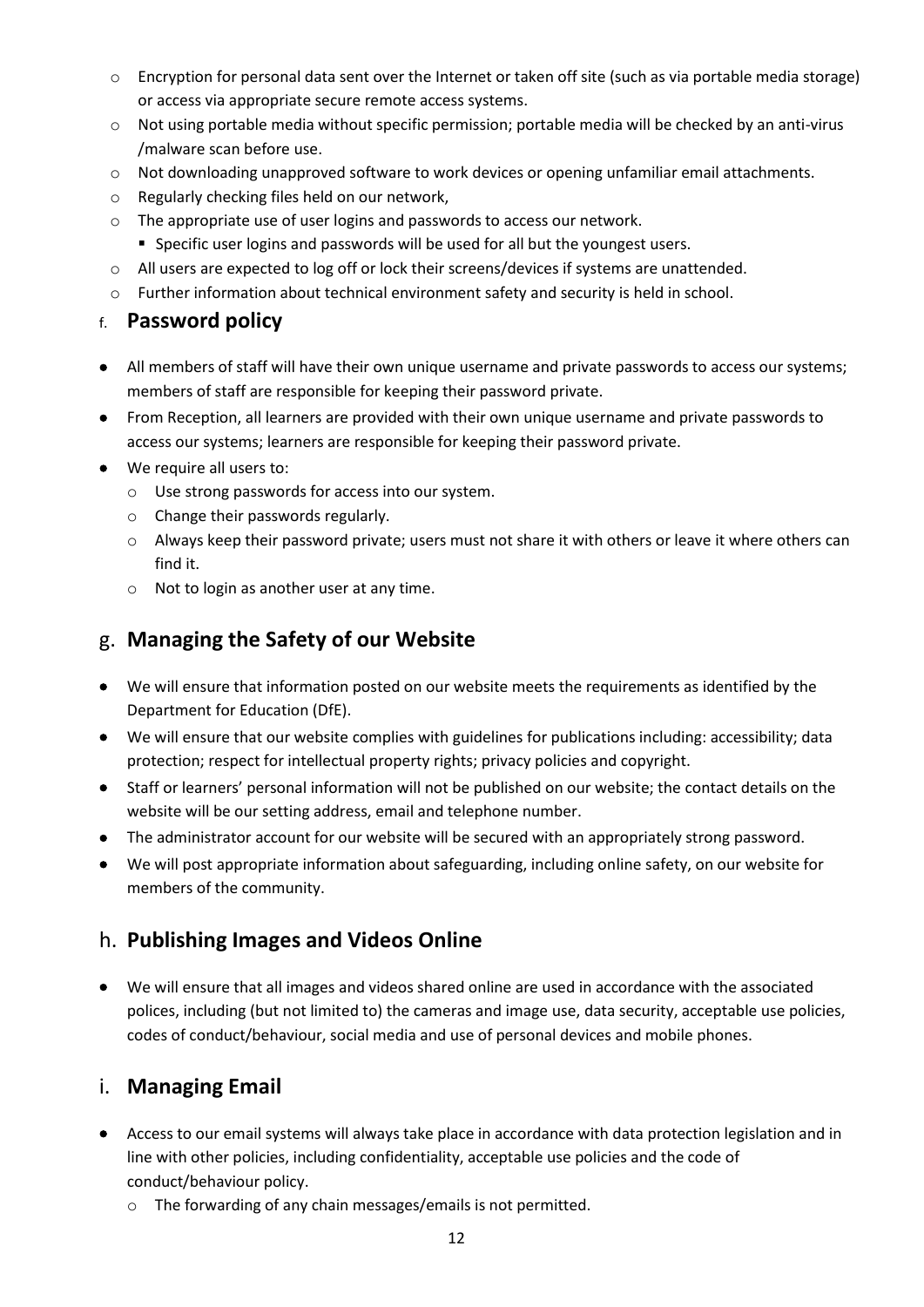- o Spam or junk mail will be blocked and reported to the email provider.
- o Any electronic communication which contains sensitive or personal information will only be sent using secure and encrypted email.
- o Setting email addresses and other official contact details will not be used for setting up personal social media accounts.
- Members of the community will immediately tell the Designated Lead (Mrs Snowdon) or Deputy DSL (Mr Seaton) if they receive offensive communication, and this will be recorded in our safeguarding files/records.
- Excessive social email use can interfere with teaching and learning and will be restricted; access to external personal email accounts may be blocked on site.

#### i **Staff email**

- The use of personal email addresses by staff for any official setting business is not permitted. o All members of staff are provided with an email address to use for all official communication.
- Members of staff are encouraged to have an appropriate work life balance when responding to email, especially if communication is taking place between staff, learners and parents.

### <span id="page-12-0"></span>• **Educational use of Videoconferencing and/or Webcams**

#### **Bournmoor Primary School recognise that videoconferencing or use of webcams can be a challenging activity but brings a wide range of learning benefits.**

- o All videoconferencing or webcam equipment will be switched off when not in use and will not be set to auto-answer.
- o Video conferencing equipment connected to the educational broadband network will use the national E.164 numbering system and display their H.323 ID name; external IP addresses will not be made available to other sites.
- o Videoconferencing contact details will not be posted publicly.
- o Videoconferencing equipment will not be taken off the premises without prior permission from the DSL.
- o Staff will ensure that external videoconferencing opportunities and/or tools are suitably risk assessed and will ensure that accounts and systems used to access these events are safe and secure.
- o Video conferencing equipment and webcams will be kept securely and, if necessary, locked away or disabled when not in use.

#### i **Users**

- Parents/carers consent will be obtained prior to learners taking part in videoconferencing activities.
- Learners will ask permission from a member of staff before making or answering a videoconference call or message.
- Videoconferencing will be supervised appropriately, according to the learners' age and ability.
- Video conferencing will take place via official and approved communication channels following a robust risk assessment.
- Only key administrators will be given access to videoconferencing administration areas or remotecontrol pages.
- The unique log on and password details for the videoconferencing services will only be issued to members of staff and should be kept securely, to prevent unauthorised access.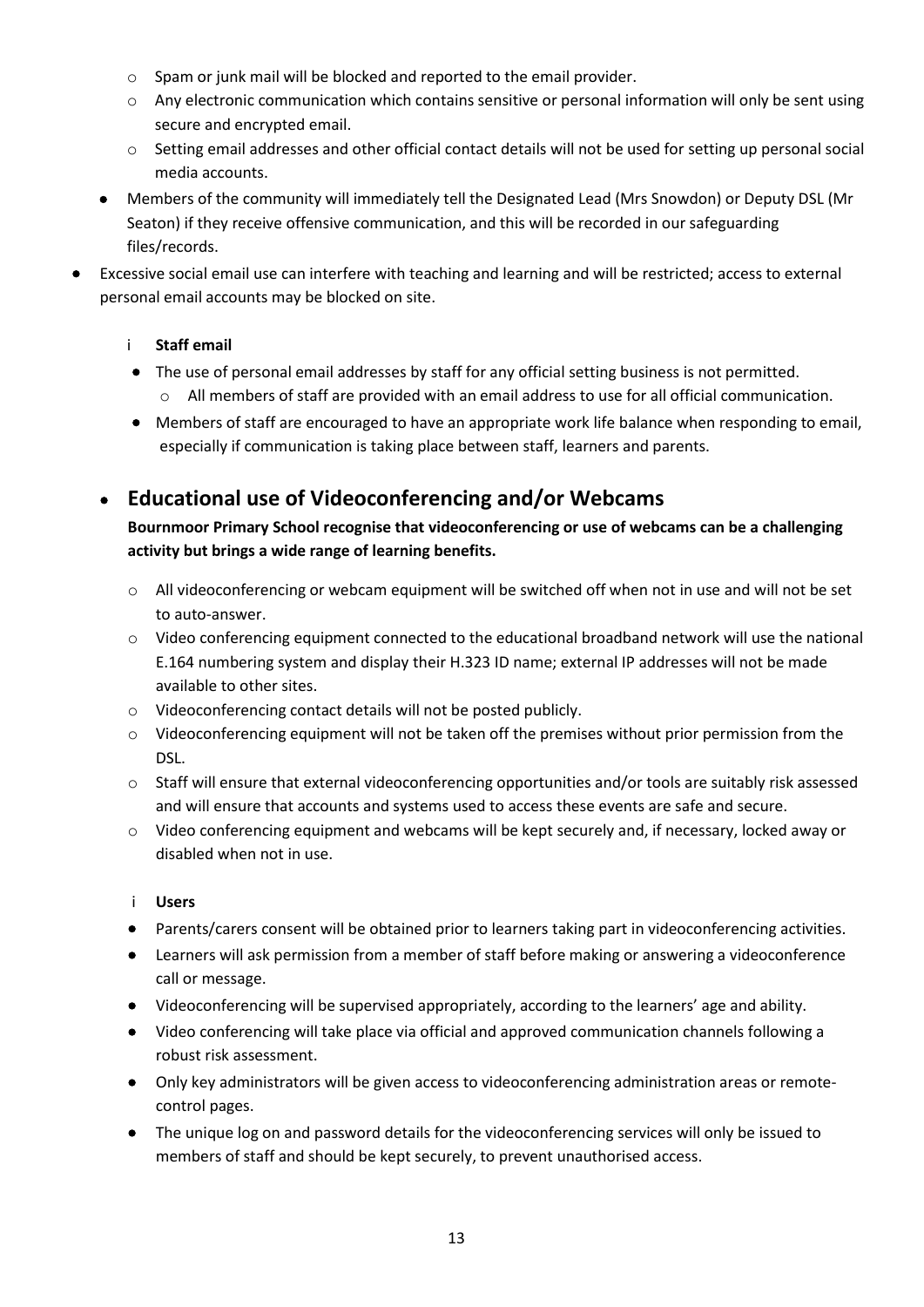- ii **Content**
- When recording a videoconference lesson, it should be made clear to all parties at the start of the conference and written permission will be obtained from all participants; the reason for the recording must be given and recorded material will be stored securely.
- If third party materials are included, we will check that recording is permitted to avoid infringing the third-party intellectual property rights.
- We will establish dialogue with other conference participants before taking part in a videoconference; if it is a non-educational site, staff will check that the material they are delivering is appropriate for the learners.

### <span id="page-13-0"></span>j. **Management of Learning Platforms**

- Bournmoor Primary School uses the Durham Learning Gateway as its official learning platform.
- Leaders and staff will regularly monitor the usage of the Learning Platform (LP), including message/communication tools and publishing facilities.
- Only current members of staff will have access to the LP.
- When staff leave the setting, their account will be disabled or transferred to their new establishment.
- Staff will be advised about acceptable conduct and use when using the LP.
- All users will be mindful of copyright and will only upload appropriate content onto the LP.
- Any concerns about content on the LP will be recorded and dealt with in the following ways:
	- o The user will be asked to remove any material deemed to be inappropriate or offensive.
	- o If the user does not comply, the material will be removed by the site administrator.
	- o Access to the LP for the user may be suspended.
	- o The user will need to discuss the issues with a member of leadership before reinstatement.
	- o A learner's parents/carers may be informed.
	- $\circ$  If the content is illegal, we will respond in line with existing child protection procedures.
- Learners may require editorial approval from a member of staff. This may be given to the learner to fulfil a specific aim and may have a limited time frame.
- A visitor may be invited onto the LP by a member of the leadership; in this instance, there may be an agreed focus or a limited time slot.

### <span id="page-13-1"></span>k. **Management of Applications (apps) used to Record Children's Progress**

- We use Otrack data system to track learners' progress and from this share appropriate information with parents and carers.
- The headteacher is ultimately responsible for the security of any data or images held of children. As such, they will ensure that the use of tracking systems is appropriately risk assessed prior to use, and that they are used in accordance with data protection legislation, including the General Data Protection Regulations (GDPR) and Data Protection legislation.
- To safeguard learners' data:
- o Only school issued devices will be used for apps that record and store learners' personal details, attainment or photographs.
- o Personal staff mobile phones or devices will NOT be used to access or upload content to any apps which record and store learners' personal details, attainment or images.
- $\circ$  Devices will be appropriately encrypted if taken off site, to reduce the risk of a data security breach in the event of loss or theft.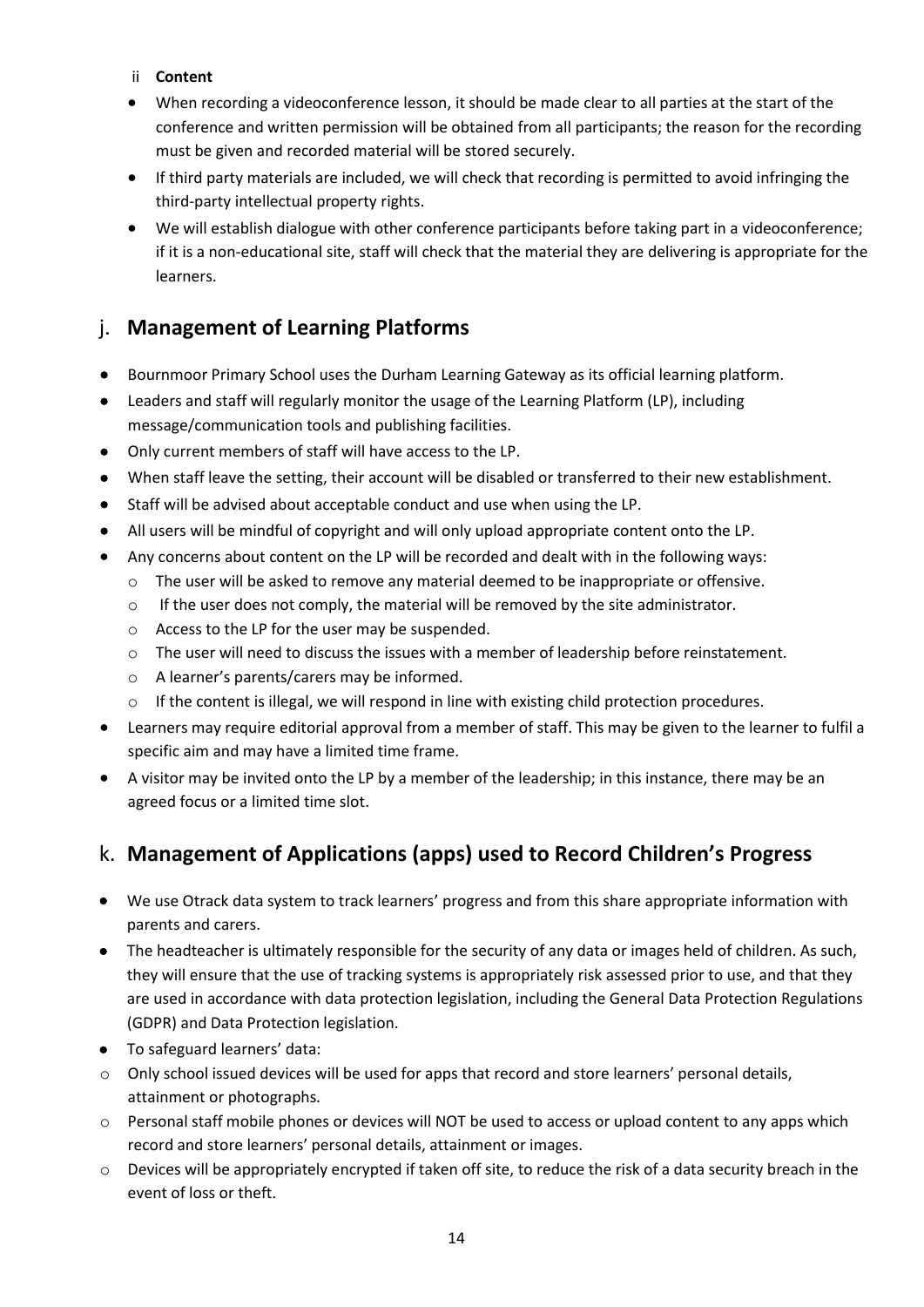- o All users will be advised regarding safety measures, such as using strong passwords and logging out of systems.
- o Parents and carers will be informed of the expectations regarding safe and appropriate use, prior to being given access; for example, not sharing passwords or images.

## <span id="page-14-0"></span>8. **Social Media**

#### <span id="page-14-1"></span>a. **Expectations**

- The expectations regarding safe and responsible use of social media applies to all members of Bournmoor Primary School community.
- The term social media may include (but is not limited to): blogs; wikis; social networking sites; forums; bulletin boards; online gaming; apps; video/photo sharing sites; chatrooms and instant messenger.
- All members of Bournmoor Primary School community are expected to engage in social media in a positive, safe and responsible manner.
	- o All members of Bournmoor Primary School community are advised not to publish specific and detailed private thoughts, concerns, pictures or messages on any social media services, especially content that may be considered threatening, hurtful or defamatory to others.
- We will control learner and staff access to social media whilst using setting provided devices and systems on site.
	- $\circ$  The use of social media during setting hours for personal use is not permitted.
	- o Inappropriate or excessive use of social media during setting hours or whilst using setting devices may result in disciplinary or legal action and/or removal of internet facilities.
- Concerns regarding the online conduct of any member of Bournmoor Primary School community on social media, should be reported to the DSL and will be managed in accordance with our anti-bullying, allegations against staff, behaviour and child protection policies.

## <span id="page-14-2"></span>b. **Staff Personal Use of Social Media**

- The safe and responsible use of social networking, social media and personal publishing sites will be discussed with all members of staff as part of staff induction and will be revisited and communicated via regular staff training opportunities.
- Safe and professional behaviour will be outlined for all members of staff (including volunteers) as part of our code of conduct/behaviour policy as part of acceptable use policy.

#### *Reputation*

- All members of staff are advised that their online conduct on social media can have an impact on their role and reputation within the setting.
	- $\circ$  Civil, legal or disciplinary action may be taken if staff are found to bring the profession or institution into disrepute, or if something is felt to have undermined confidence in their professional abilities.
- All members of staff are advised to safeguard themselves and their privacy when using social media sites. Advice will be provided to staff via staff training and by sharing appropriate guidance and resources on a regular basis. This will include (but is not limited to):
	- o Setting the privacy levels of their personal sites.
	- o Being aware of location sharing services.
	- o Opting out of public listings on social networking sites.
	- o Logging out of accounts after use.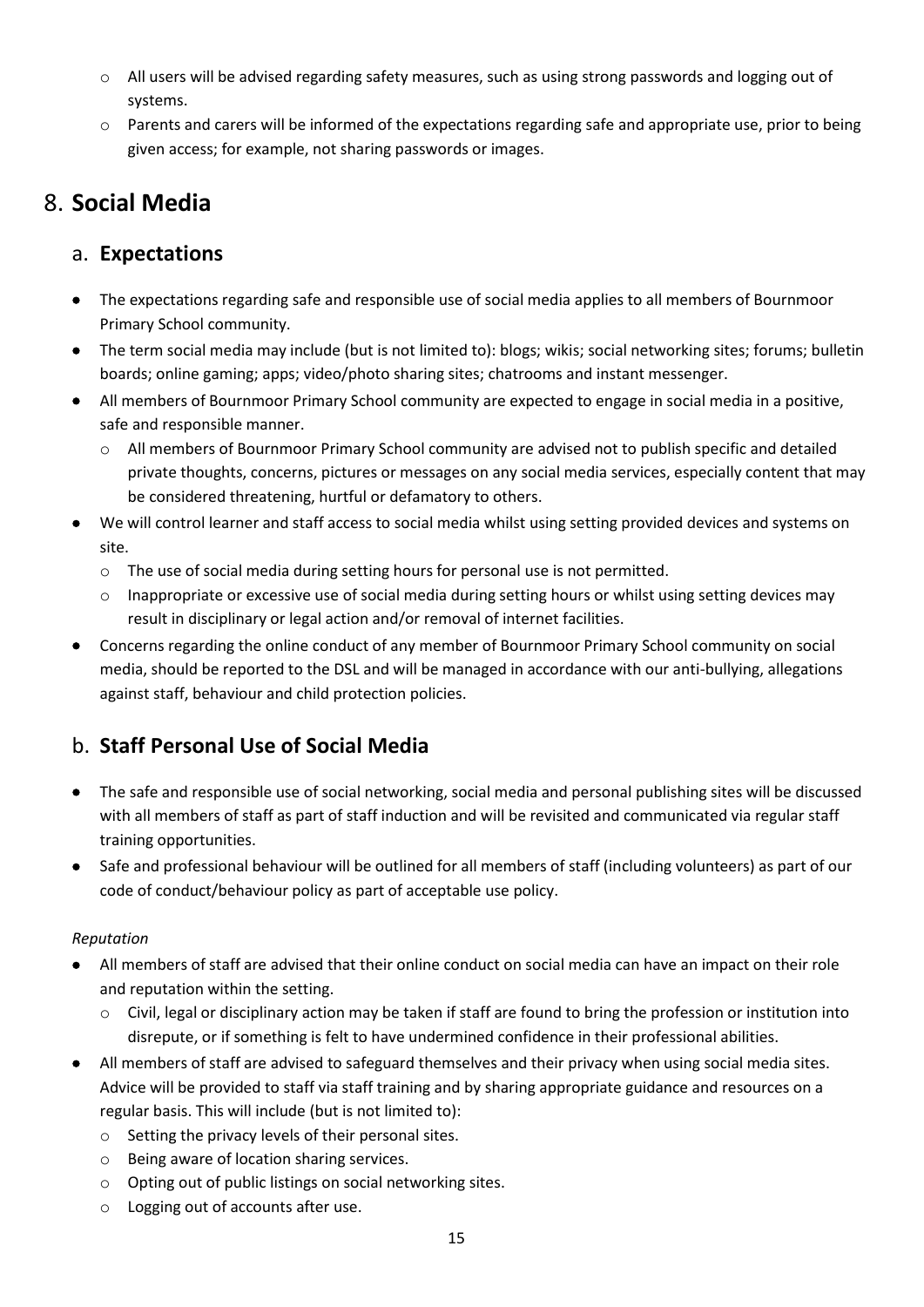- o Keeping passwords safe and confidential.
- o Ensuring staff do not represent their personal views as that of the setting.
- Members of staff are encouraged not to identify themselves as employees of Bournmoor Primary School on their personal social networking accounts; this is to prevent information on these sites from being linked with the setting, and to safeguard the privacy of staff members.
- All members of staff are encouraged to carefully consider the information, including text and images, they share and post online and to ensure that their social media use is compatible with their professional role and is in accordance our policies and the wider professional and legal framework.
- Information and content that staff members have access to as part of their employment, including photos and personal information about learners and their family members or colleagues will not be shared or discussed on social media sites.
- Members of staff will notify the Leadership Team immediately if they consider that any content shared on social media sites conflicts with their role.

#### *Communicating with learners and parents and carers*

- All members of staff are advised not to communicate with or add as 'friends' any current or past learners or their family members via any personal social media sites, applications or profiles.
	- o Any pre-existing relationships or exceptions that may compromise this, will be discussed with DSL (or deputy) and/or the headteacher.
	- $\circ$  If ongoing contact with learners is required once they have left the setting, members of staff will be expected to use existing alumni networks or use official setting provided communication tools.
- Staff will not use personal social media accounts to contact learners or parents, nor should any contact be accepted, except in circumstance whereby prior approval has been given by the headteacher.
- Any communication from learners and parents received on personal social media accounts will be reported to the DSL (or deputy).

### <span id="page-15-0"></span>c. **Learners' Personal Use of Social Media**

- Safe and appropriate use of social media will be taught to learners as part of an embedded and progressive education approach, via age appropriate sites and resources.
- We are aware that many popular social media sites state that they are not for children under the age of 13, therefore, we will not create accounts specifically for learners under this age.
- Any concerns regarding learners' use of social media will be dealt with in accordance with existing policies, including anti-bullying and behaviour.
	- o Concerns will be shared with parents/carers as appropriate, particularly when concerning underage use of social media sites, games or tools.
- Learners will be advised:
	- $\circ$  To consider the benefits and risks of sharing personal details on social media sites which could identify them and/or their location.
	- o To only approve and invite known friends on social media sites and to deny access to others by making profiles private.
	- o Not to meet any online friends without a parent/carer or other responsible adult's permission and only when a trusted adult is present.
	- o To use safe passwords.
	- o To use social media sites which are appropriate for their age and abilities.
	- o How to block and report unwanted communications.
	- o How to report concerns both within the setting and externally.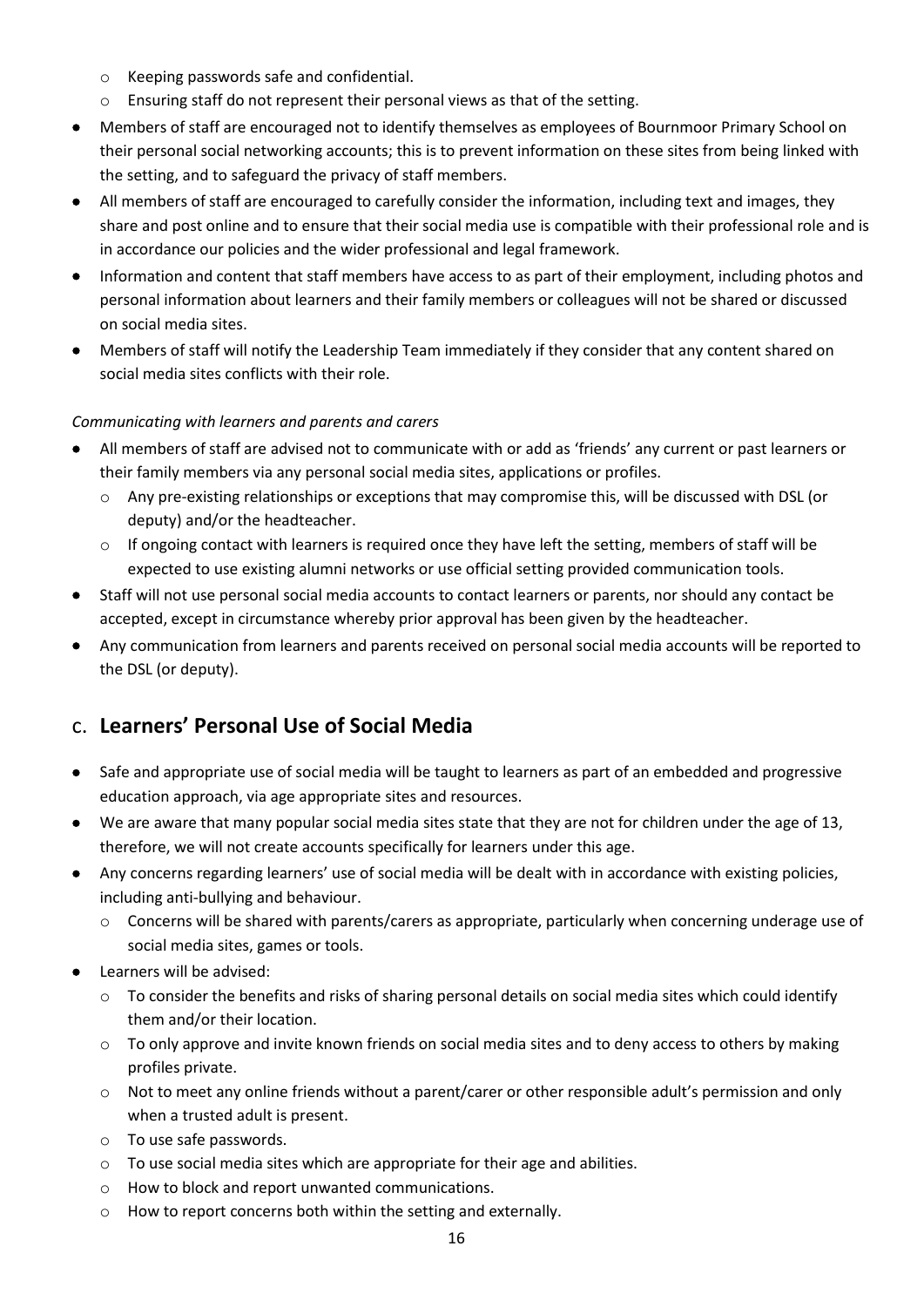- <span id="page-16-0"></span>• **Official Use of Social Media**
- **Bournmoor Primary School official social media channels is Twitter.**
- The official use of social media sites only takes place with clear educational or community engagement objectives, with specific intended outcomes.
	- o The official use of social media as a communication tool has been formally risk assessed and approved by the headteacher.
	- o Leadership staff have access to account information and login details for our social media channels, in case of emergency, such as staff absence.
- Official social media channels have been set up as distinct and dedicated social media sites or accounts for educational or engagement purposes only.
	- $\circ$  Staff use setting provided email addresses to register for and manage any official social media channels.
	- o Official social media sites are suitably protected and, where possible, run and linked from our website.
	- o Public communications on behalf of the setting will, where appropriate and possible, be read and agreed by at least one other colleague.
- Official social media use will be conducted in line with existing policies, including: anti-bullying, image/camera use, data protection, confidentiality and child protection.
	- o All communication on official social media platforms will be clear, transparent and open to scrutiny.
- Parents/carers and learners will be informed of any official social media use, along with expectations for safe use and action taken to safeguard the community.
	- $\circ$  Only social media tools which have been risk assessed and approved as suitable for educational purposes will be used.
- Parents and carers will be informed of any official social media use with learners; written parental consent will be obtained, as required.
- We will ensure that any official social media use does not exclude members of the community who are unable or unwilling to use social media channels.

#### *Staff expectations*

- Members of staff who follow and/or like our official social media channels will be advised to use dedicated professionals accounts, where possible, to avoid blurring professional boundaries.
- If members of staff are participating in online social media activity as part of their capacity as an employee of the setting, they will:
	- o Sign our social media acceptable use policy.
	- o Always be professional and aware they are an ambassador for the setting.
	- $\circ$  Disclose their official role and position but make it clear that they do not necessarily speak on behalf of the setting.
	- $\circ$  Always be responsible, credible, fair and honest, and consider how the information being published could be perceived or shared.
	- o Always act within the legal frameworks they would adhere to within the workplace, including: libel, defamation, confidentiality, copyright, data protection and equalities laws.
	- o Ensure that they have appropriate consent before sharing images on the official social media channel.
	- o Not disclose information, make commitments or engage in activities on behalf of the setting, unless they are authorised to do so.
	- o Not engage with any direct or private messaging with current, or past, learners, parents and carers.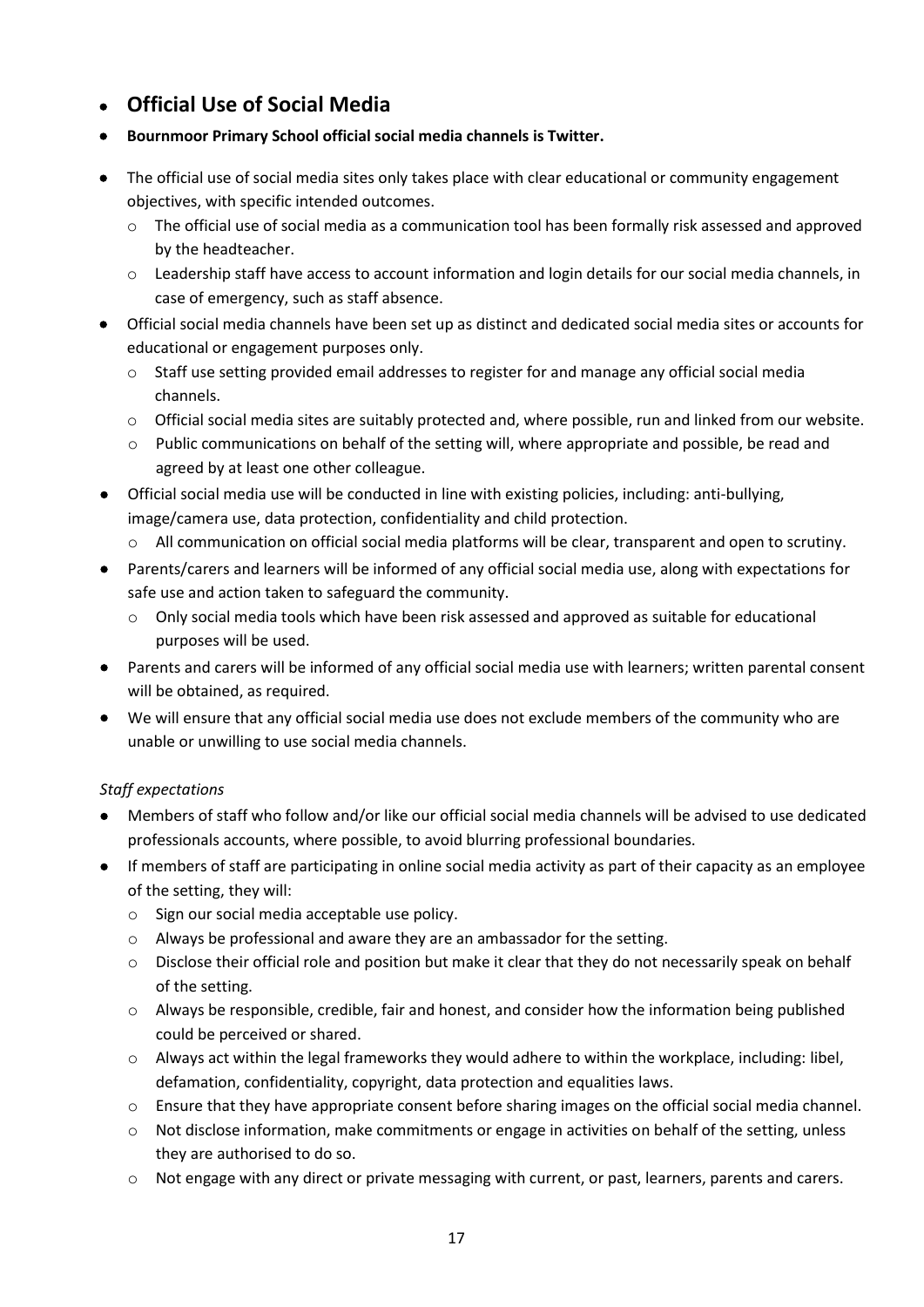o Inform their line manager, the DSL (or deputy) and/or the Headteacher of any concerns, such as criticism, inappropriate content or contact from learners.

## <span id="page-17-0"></span>9. **Use of Personal Devices and Mobile Phones**

• Bournmoor Primary School recognises that personal communication through mobile technologies is an accepted part of everyday life for learners, staff and parents/carers, but technologies need to be used safely and appropriately within the setting.

#### <span id="page-17-1"></span>a. **Expectations**

- All use of personal devices (including but not limited to; tablets, games consoles and 'smart' watches) and mobile phones will take place in accordance with the law and other appropriate policies, such as anti-bullying, behaviour and child protection.
- Electronic devices of any kind that are brought onto site are the responsibility of the user.
	- o All members of Bournmoor Primary School community are advised to take steps to protect their mobile phones or devices from loss, theft or damage; we accept no responsibility for the loss, theft or damage of such items on our premises.
	- o All members of Bournmoor Primary School community are advised to use passwords/pin numbers to ensure that unauthorised calls or actions cannot be made on their phones or devices; passwords and pin numbers should be kept confidential and mobile phones and personal devices should not be shared.
- Mobile phones and personal devices are not permitted to be used in specific areas within the site such as changing rooms, toilets and swimming pools.
- The sending of abusive or inappropriate messages or content via mobile phones or personal devices is forbidden by any member of the community; any breaches will be dealt with as part of our behaviour policy.
- All members of Bournmoor Primary School community are advised to ensure that their mobile phones and personal devices do not contain any content which may be offensive, derogatory or would otherwise contravene our behaviour or child protection policies.
- All members of Bournmoor Primary School community are reminded that taking covert images typically under clothing (Upskirting) is illegal and will be dealt with as part of the discipline policy.

## <span id="page-17-2"></span>b. **Staff Use of Personal Devices and Mobile Phones**

- Members of staff will ensure that use of personal phones and devices takes place in accordance with the law, as well as relevant policy and procedures, such as: confidentiality, child protection, data security and acceptable use.
- Staff will be advised to:
	- o Keep mobile phones and personal devices in a safe and secure place during lesson time.
	- o Keep mobile phones and personal devices switched off or switched to 'silent' mode during lesson times.
	- o Ensure that Bluetooth or other forms of communication (such as 'airdrop') are hidden or disabled during lesson times.
	- $\circ$  Not use personal devices during teaching periods, unless written permission has been given by the headteacher, such as in emergency circumstances.
	- o Ensure that any content bought onto site via mobile phones and personal devices are compatible with their professional role and expectations.
- Members of staff are NOT permitted to use their own personal phones or devices for contacting learners or parents and carers.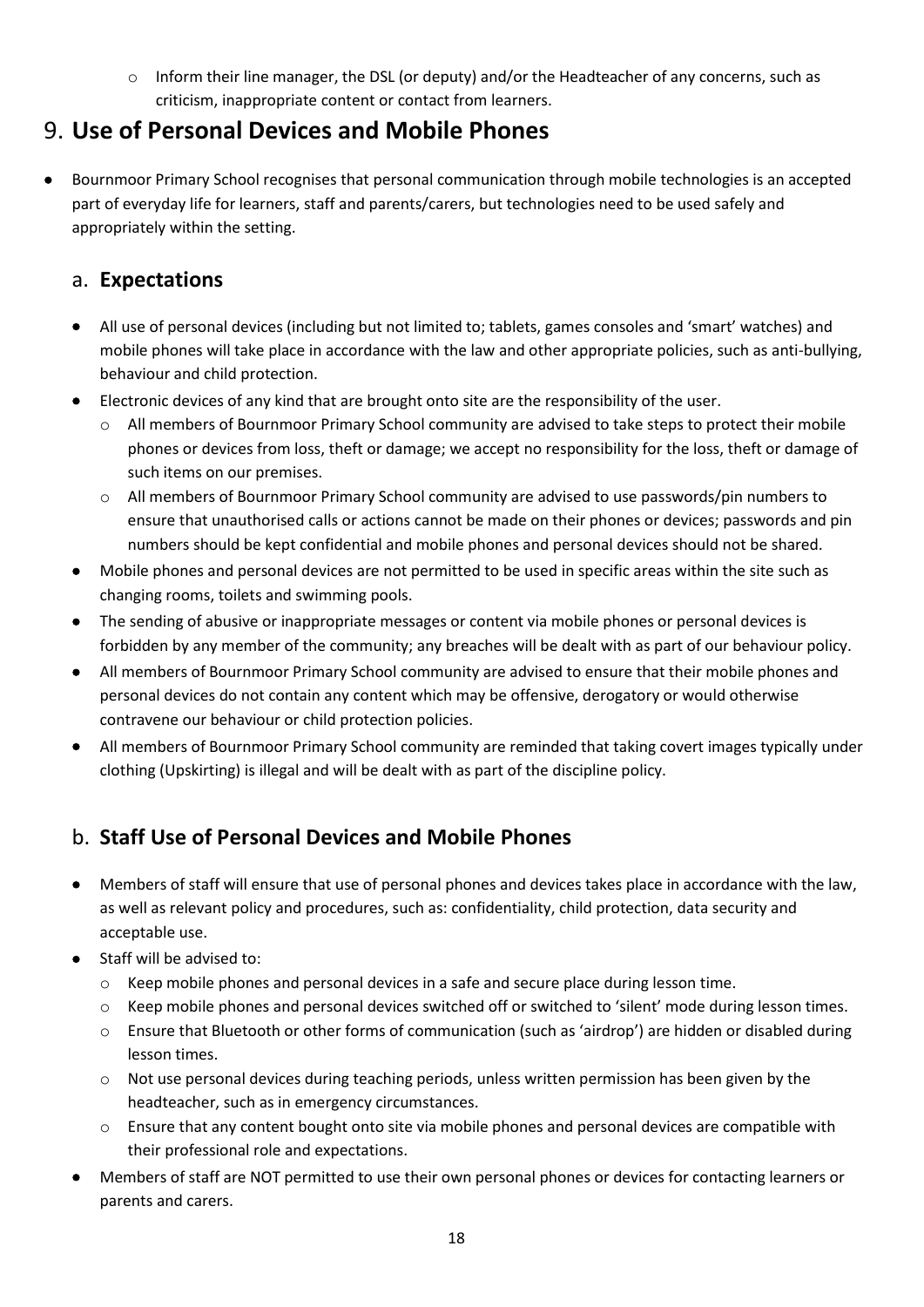- o Any pre-existing relationships, which could undermine this, will be discussed with the DSL (or deputy).
- Staff will not use personal devices:
	- o To take photos or videos of learners and will only use work-provided equipment for this purpose.
	- o Directly with learners and will only use work-provided equipment during lessons/educational activities.
- If a member of staff breaches our policy, action will be taken in line with our code of conduct/staff behaviour and allegations policy
	- $\circ$  If a member of staff is thought to have illegal content saved or stored on a mobile phone or personal device, or have committed a criminal offence, the police will be contacted.

#### <span id="page-18-0"></span>c. **Learners' Use of Personal Devices and Mobile Phones**

- Learners will be educated regarding the safe and appropriate use of personal devices and mobile phones and will be made aware of boundaries and consequences.
- Bournmoor Primary School expects learners' personal devices and mobile phones to be switched off and handed to the school office each morning and collected at the end of the day (only for Year 6 who are allowed to walk home with written consent).
- If a learner needs to contact his/her parents or carers the office staff will carry this out on a pupil's behalf if deemed appropriate.
- Parents are advised to contact the office on 01913854291 regarding their child.
- Mobile phones or personal devices will not be used by learners during lessons.
- Mobile phones and personal devices must not be taken into examinations.
	- o Learners found in possession of a mobile phone or personal device during an exam will be reported to the appropriate examining body. This may result in the withdrawal from either that examination or all examinations.
- If a learner breaches the policy, the phone or device will be confiscated and will be held in a secure place.
	- $\circ$  Staff may confiscate a learner's mobile phone or device if they believe it is being used to contravene our behaviour or bullying policy or could contain youth produced sexual imagery (sexting).
	- $\circ$  Searches of mobile phone or personal devices will only be carried out in accordance with our policy. [www.gov.uk/government/publications/searching-screening-and-confiscation\)](http://www.gov.uk/government/publications/searching-screening-and-confiscation)
	- o Learners' mobile phones or devices may be searched by a member of the leadership team, with the consent of the learner or a parent/carer. Content may be deleted or requested to be deleted, if it contravenes our policies[. www.gov.uk/government/publications/searching-screening-and](http://www.gov.uk/government/publications/searching-screening-and-confiscation)[confiscation\)](http://www.gov.uk/government/publications/searching-screening-and-confiscation)
	- o Mobile phones and devices that have been confiscated will be released to parents or carers at the end of day unless required for further investigation ie safeguarding.
	- o If there is suspicion that material on a learner's personal device or mobile phone may be illegal or may provide evidence relating to a criminal offence, the device will be handed over to the police for further investigation.

### <span id="page-18-1"></span>d. **Visitors' Use of Personal Devices and Mobile Phones**

- Parents/carers and visitors (including volunteers and contractors) must use their mobile phones and personal devices in accordance with our acceptable use policy and other associated policies, such as: antibullying, behaviour, child protection and image use.
- We will ensure appropriate signage and information is displayed and provided to inform parents, carers and visitors of expectations of use.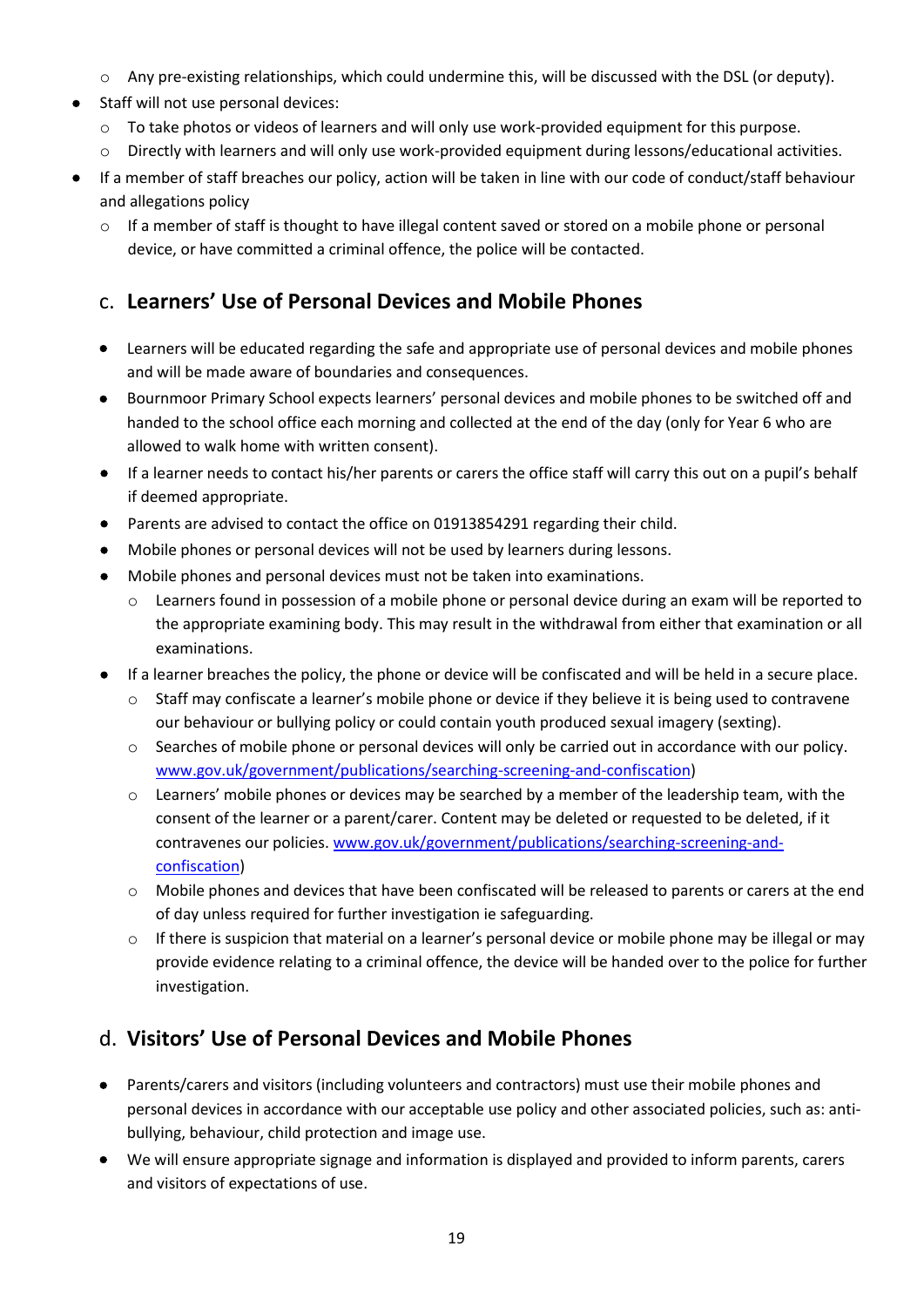• Members of staff are expected to challenge visitors if they have concerns and will always inform the DSL (or deputy) or headteacher of any breaches our policy.

### <span id="page-19-0"></span>e. **Officially provided mobile phones and devices**

- Members of staff will be issued with a work phone number and email address, where contact with learners or parents/carers is required.
- Setting mobile phones and devices will be suitably protected via a passcode/password/PIN and must only be accessed or used by members of staff.
- Setting mobile phones and devices will always be used in accordance with the acceptable use policy and other relevant policies.

## <span id="page-19-1"></span>10. **Responding to Online Safety Incidents and Concerns**

- All members of the community will be made aware of the reporting procedure for online safety concerns, including: breaches of filtering, youth produced sexual imagery (sexting), cyberbullying and illegal content.
- All members of the community must respect confidentiality and the need to follow the official procedures for reporting concerns.
	- o Learners, parents and staff will be informed of our complaints procedure and staff will be made aware of the whistleblowing procedure.
- We require staff, parents, carers and learners to work in partnership to resolve online safety issues.
- After any investigations are completed, we will debrief, identify lessons learnt and implement any policy or curriculum changes as required.
- If we are unsure how to proceed with an incident or concern, the DSL (or deputy) will seek advice from the Education Safeguarding Team.
- Where there is suspicion that illegal activity has taken place, we will contact the Education Safeguarding Team or Durham Police using 101, or 999 if there is immediate danger or risk of harm.
- If an incident or concern needs to be passed beyond our community (for example, if other local settings are involved or the public may be at risk), the DSL or headteacher will speak with Durham Police first to ensure that potential investigations are not compromised.

### <span id="page-19-2"></span>a. **Concerns about Learners' Welfare**

- The DSL (or deputy) will be informed of any online safety incidents involving safeguarding or child protection concerns.
	- o The DSL (or deputy) will record these issues in line with our child protection policy.
- The DSL (or deputy) will ensure that online safety concerns are escalated and reported to relevant agencies in line with the DSCP thresholds and procedures.
- We will inform parents and carers of online safety incidents or concerns involving their child, as and when required.

### <span id="page-19-3"></span>b. **Staff Misuse**

• Any complaint about staff misuse will be referred to the headteacher, in accordance with the allegations policy.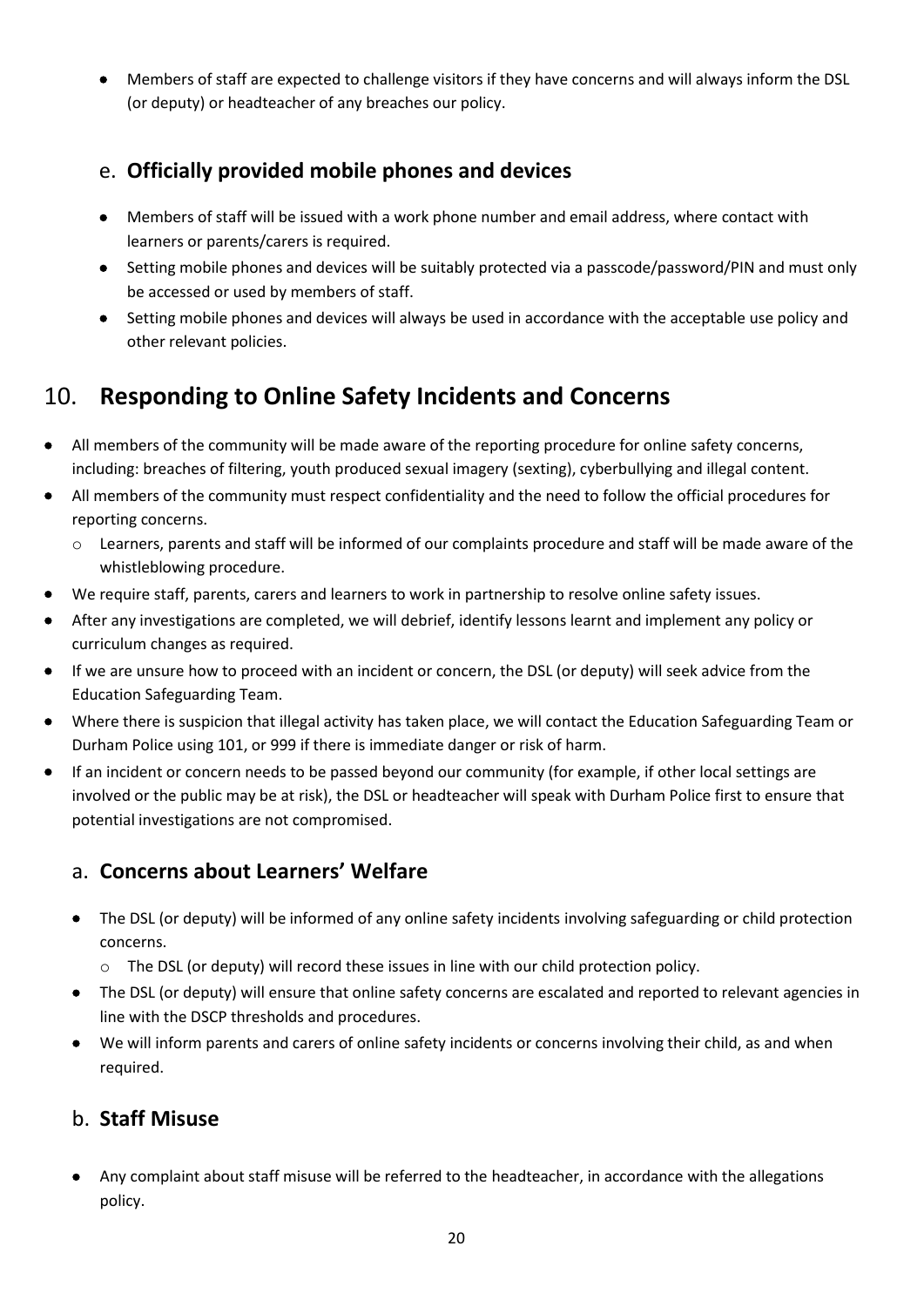- Any allegations regarding a member of staff's online conduct will be discussed with the LADO (Local Authority Designated Officer).
- Appropriate action will be taken in accordance with our staff behaviour policy/code of conduct.

## <span id="page-20-1"></span><span id="page-20-0"></span>11. **Procedures for Responding to Specific Online Incidents or Concerns**

### a. **Online Sexual Violence and Sexual Harassment between Children**

- Our setting has accessed and understood "[Sexual violence and sexual harassment between children in](https://www.gov.uk/government/publications/sexual-violence-and-sexual-harassment-between-children-in-schools-and-colleges)  [schools and colleges](https://www.gov.uk/government/publications/sexual-violence-and-sexual-harassment-between-children-in-schools-and-colleges)" (2018) guidance and part 5 of 'Keeping children safe in education' 2020.
- Bournmoor Primary School recognises that sexual violence and sexual harassment between children can take place online. Examples may include; non-consensual sharing of sexual images and videos, sexualised online bullying, online coercion and threats, unwanted sexual comments and messages on social media, and online sexual exploitation.
	- o Full details of how we will respond to concerns relating to sexual violence and sexual harassment between children can be found within our child protection and anti-bullying policy.
- Bournmoor Primary School recognises that internet brings the potential for the impact of any sexual violence and sexual harassment concerns to extend further than the local community, and for a victim or alleged perpetrator to become marginalised and excluded by online communities.
- Bournmoor Primary School also recognises the potential for repeat victimisation in the future if abusive content continues to exist somewhere online.
- Bournmoor Primary School will ensure that all members of the community are made aware of the potential social, psychological and criminal consequences of online sexual violence and sexual harassment between children by implementing a range of age and ability appropriate educational methods as part of our PSHE and RSE curriculum.
- We will ensure that all members of the community are aware of sources of support regarding online sexual violence and sexual harassment between children.
- We will respond to concerns regarding online sexual violence and sexual harassment between children, regardless of whether the incident took place on our premises or using our equipment.
- If made aware of online sexual violence and sexual harassment, we will:
	- $\circ$  Immediately notify the DSL (or deputy) and act in accordance with our child protection and antibullying policies.
	- o If content is contained on learners electronic devices, they will be managed in accordance with the DfE ['searching screening and confiscation'](https://www.gov.uk/government/publications/searching-screening-and-confiscation) advice.
	- o Provide the necessary safeguards and support for all learners involved, such as offering specific advice on blocking, reporting and removing online content, as well as providing appropriate counselling/pastoral support.
	- o Implement appropriate sanctions in accordance with our behaviour policy.
	- $\circ$  Inform parents and carers, if appropriate, about the incident and how it is being managed.
	- o If appropriate, make a referral to partner agencies, such as First Contact and/or the Police.
	- $\circ$  If the concern involves children and young people at a different educational setting, work in partnership with other DSLs to ensure appropriate safeguarding action is taken in the wider local community.
		- If a criminal offence has been committed, the DSL (or deputy) will discuss this with Durham Police first to ensure that investigations are not compromised.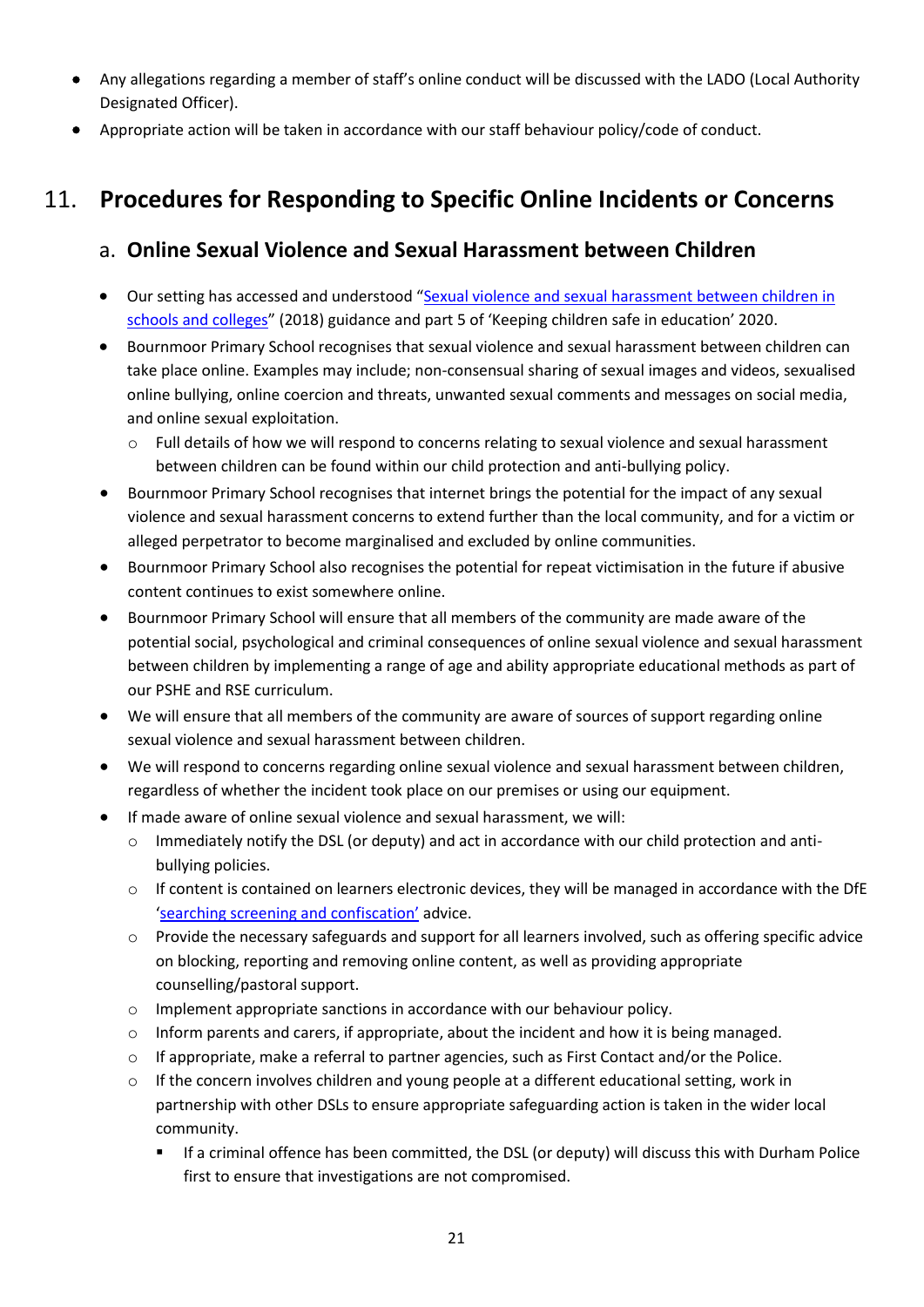o Review the handling of any incidents to ensure that best practice was implemented, and policies/procedures are appropriate.

#### i **Youth Produced Sexual Imagery ("Nudes")**

- Bournmoor Primary School recognises youth produced sexual imagery (known as "nudes") as a safeguarding issue; all concerns will be reported to and dealt with by the DSL (or deputy).
- This section only applies to YP under the age of 18 creating/sharing/receiving nudes of a YP. It does not apply to children sharing adult pornography.
- On any occasion when an adult is in possession of or is sharing an illegal image of a YP this will always be an urgent police matter.
- We will follow the advice set out by UKCIS here [https://www.gov.uk/government/publications/sharing-nudes-and-semi-nudes-advice-for-education](https://www.gov.uk/government/publications/sharing-nudes-and-semi-nudes-advice-for-education-settings-working-with-children-and-young-people)[settings-working-with-children-and-young-people](https://www.gov.uk/government/publications/sharing-nudes-and-semi-nudes-advice-for-education-settings-working-with-children-and-young-people) a summary of the guidance is now an appendix of the school safeguarding policy.
- Bournmoor Primary School will ensure that all members of the community are made aware of the potential social, psychological and criminal consequences of 'sexting' by implementing preventative approaches, via a range of age and ability appropriate educational methods. This can include our PSHE lessons and through external agency support such as the NSPCC.
- We will ensure that all members of the community are aware of sources of support regarding youth produced sexual imagery.
- We will respond to concerns regarding youth produced sexual imagery, regardless of whether the incident took place on site or using setting provided or personal equipment.
- We will not:
	- o View any images suspected of being youth produced sexual imagery, unless there is no other possible option, or there is a clear need or reason to do so.
		- **■** If it is deemed necessary, the image will only be viewed by the DSL (or deputy DSL) and their justification for viewing the image will be clearly documented.
	- $\circ$  Send, share, save or make copies of content suspected to be an indecent image of a child (i.e. youth produced sexual imagery) and will not allow or request learners to do so.
- If made aware of an incident involving the creation or distribution of youth produced sexual imagery, we will:
	- o Act in accordance with our child protection policies and the relevant Durham SCP procedures.
	- $\circ$  Ensure the DSL (or deputy) responds in line with the 'Sexting in schools and colleges: responding [to incidents and safeguarding young people'](https://www.gov.uk/government/groups/uk-council-for-child-internet-safety-ukccis) guidance.
	- o Store the device securely.
		- If an indecent image has been taken or shared on our network or devices, we will act to block access to all users and isolate the image.
	- $\circ$  Carry out a risk assessment which considers any vulnerability of learners involved; including carrying out relevant checks with other agencies.
	- $\circ$  Inform parents and carers, if appropriate, about the incident and how it is being managed. Additional resources are available on the Extranet for both Pupils and Parents
	- $\circ$  Make a referral to First Contact and/or the Police, as deemed appropriate in line with the UKCCIS : ['Sexting in schools and colleges: responding to incidents and safeguarding young people'](https://www.gov.uk/government/groups/uk-council-for-child-internet-safety-ukccis) guidance.
	- o Provide the necessary safeguards and support for learners, such as offering counselling or pastoral support.
	- $\circ$  Implement appropriate sanctions in accordance with our behaviour policy but taking care not to further traumatise victims where possible.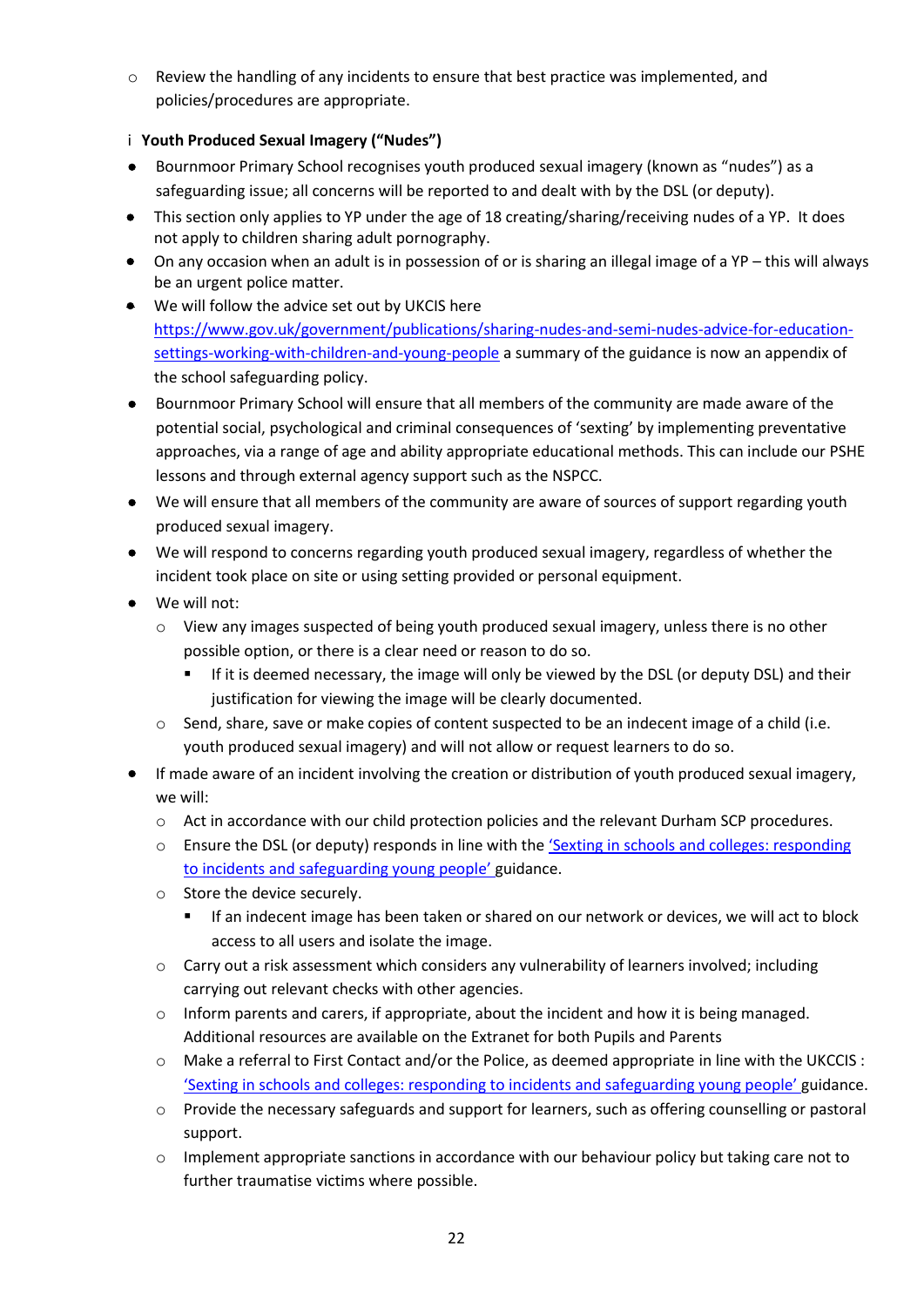- o Consider the deletion of images in accordance with the UKCCIS: '[Sexting in schools and colleges:](https://www.gov.uk/government/groups/uk-council-for-child-internet-safety-ukccis)  [responding to incidents and safeguarding young people'](https://www.gov.uk/government/groups/uk-council-for-child-internet-safety-ukccis) guidance.
	- Images will only be deleted once the DSL has confirmed that other agencies do not need to be involved; and are sure that to do so would not place a child at risk or compromise an investigation.
- $\circ$  Review the handling of any incidents to ensure that best practice was implemented; the leadership team will also review and update any management procedures, where necessary.

## <span id="page-22-0"></span>b. **Online Child Sexual Abuse and Exploitation (including child criminal exploitation)**

- Bournmoor Primary School will ensure that all members of the community are aware of online child sexual abuse, including: exploitation and grooming; the consequences; possible approaches which may be employed by offenders to target children and how to respond to concerns.
- Bournmoor Primary School recognises online child sexual abuse and exploitation (including criminal exploitation) as a safeguarding issue and, as such, all concerns will be reported to and dealt with by the DSL (or deputy).
- Schools are reminded that a criminal offence has been committed if a person aged 18 or over intentionally communicates with a child under 16, who the adult does not reasonably believe to be 16 or over, if the communication is sexual or if it is intended to encourage the child to make a communication which is sexual. The offence will be committed whether or not the child communicates with the adult. This is the offence of sexual communication with a child under section 67 of the Serious Crime Act 2015.
- We will implement preventative approaches for online child sexual abuse and exploitation (including criminal exploitation) via a range of age and ability appropriate education for learners, staff and parents/carers.
- We will ensure that all members of the community are aware of the support available regarding online child sexual abuse and exploitation (including criminal exploitation), both locally and nationally.
- We will ensure that the 'Click CEOP' report button is visible and available to learners and other members of our community. This is available on the home page of our school website [www.bournmoor.durham.sch.uk](http://www.bournmoor.durham.sch.uk/)
- If made aware of incident involving online child sexual abuse and exploitation (including criminal exploitation), we will:
	- o Act in accordance with our child protection policies and the relevant Durham SCP procedures.
	- o If appropriate, store any devices involved securely.
	- o Make a referral to First Contact (if required/appropriate) and immediately inform Durham police via 101, or 999 if a child is at immediate risk.
	- $\circ$  Carry out a risk assessment which considers any vulnerabilities of learner(s) involved (including carrying out relevant checks with other agencies).
	- o Inform parents/carers about the incident and how it is being managed.
	- $\circ$  Provide the necessary safeguards and support for learners, such as, offering counselling or pastoral support.
	- $\circ$  Review the handling of any incidents to ensure that best practice is implemented; leadership team will review and update any management procedures, where necessary.
- We will respond to concerns regarding online child sexual abuse and exploitation (including criminal exploitation), regardless of whether the incident took place on our premises or using setting provided or personal equipment.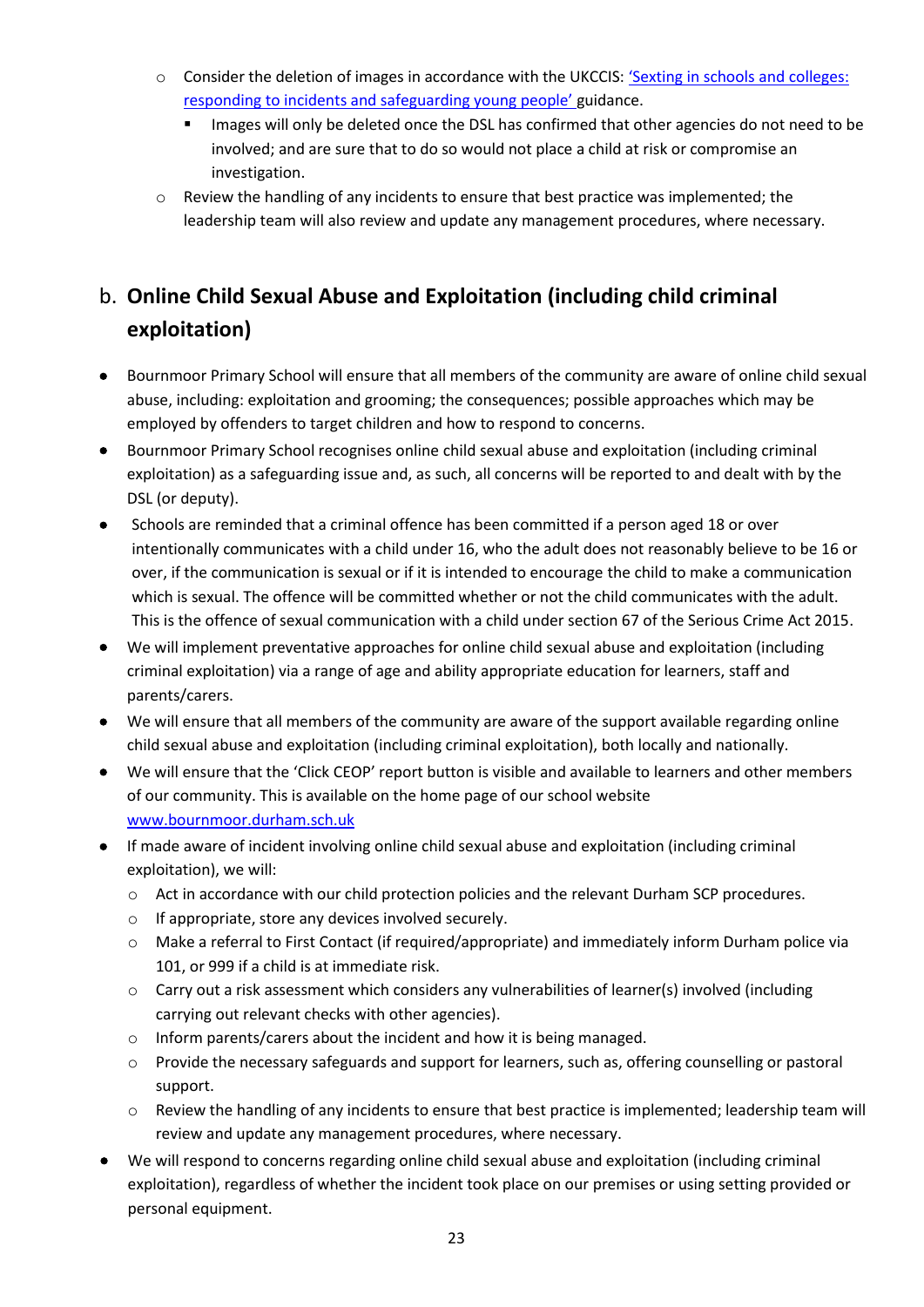- o Where possible, learners will be involved in decision making and if appropriate, will be empowered to report concerns such as via the Click CEOP report: [www.ceop.police.uk/safety-centre/](http://www.ceop.police.uk/safety-centre/)
- If we are unclear whether a criminal offence has been committed, the DSL (or deputy) will obtain advice immediately through the Education Durham or Durham Police.
- If learners at other setting are believed to have been targeted, the DSL (or deputy) will seek support from Durham Police and/or Education Durham first to ensure that potential investigations are not compromised.

### <span id="page-23-0"></span>c. **Indecent Images of Children (IIOC)**

- Bournmoor Primary School will ensure that all members of the community are made aware of the possible consequences of accessing Indecent Images of Children (IIOC).
- We will respond to concerns regarding IIOC on our equipment and/or personal equipment, even if access took place off site.
- We will seek to prevent accidental access to IIOC by using an Internet Service Provider (ISP) which subscribes to the Internet Watch Foundation block list and by implementing appropriate filtering, firewalls and anti-spam software.
- If we are unclear if a criminal offence has been committed, the DSL (or deputy) will obtain advice immediately through Durham Police and/or the Education Safeguarding Team.
- If made aware of IIOC, we will:
	- o Act in accordance with our child protection policy and the relevant Durham SCP procedures.
	- o Store any devices involved securely.
	- o Immediately inform appropriate organisations, such as CEOP, Durham Police or the LADO.
- If made aware that a member of staff or a learner has been inadvertently exposed to indecent images of children, we will:
	- o Ensure that the DSL (or deputy) is informed.
	- o Ensure that the URLs (webpage addresses) which contain the suspect images are reported to the Internet Watch Foundation via [www.iwf.org.uk](https://www.iwf.org.uk/) .
	- $\circ$  Ensure that any copies that exist of the image, for example in emails, are deleted.
	- Report concerns, as appropriate to parents and carers.
- If made aware that indecent images of children have been found on the setting provided devices, we will:
	- o Ensure that the DSL (or deputy) is informed.
	- o Ensure that the URLs (webpage addresses) which contain the suspect images are reported to the Internet Watch Foundation via [www.iwf.org.uk](https://www.iwf.org.uk/) .
	- o Ensure that any copies that exist of the image, for example, in emails, are deleted.
	- o Inform the Police via 101 (999 if there is an immediate risk of harm) and First Contact
	- $\circ$  Only store copies of images (securely, where no one else has access to them and delete all other copies) at the request of the police only.
	- o Report concerns, as appropriate to parents and carers.
- If made aware that a member of staff is in possession of indecent images of children on setting provided devices, we will:
	- $\circ$  Ensure that the headteacher is informed in line with our managing allegations against staff policy.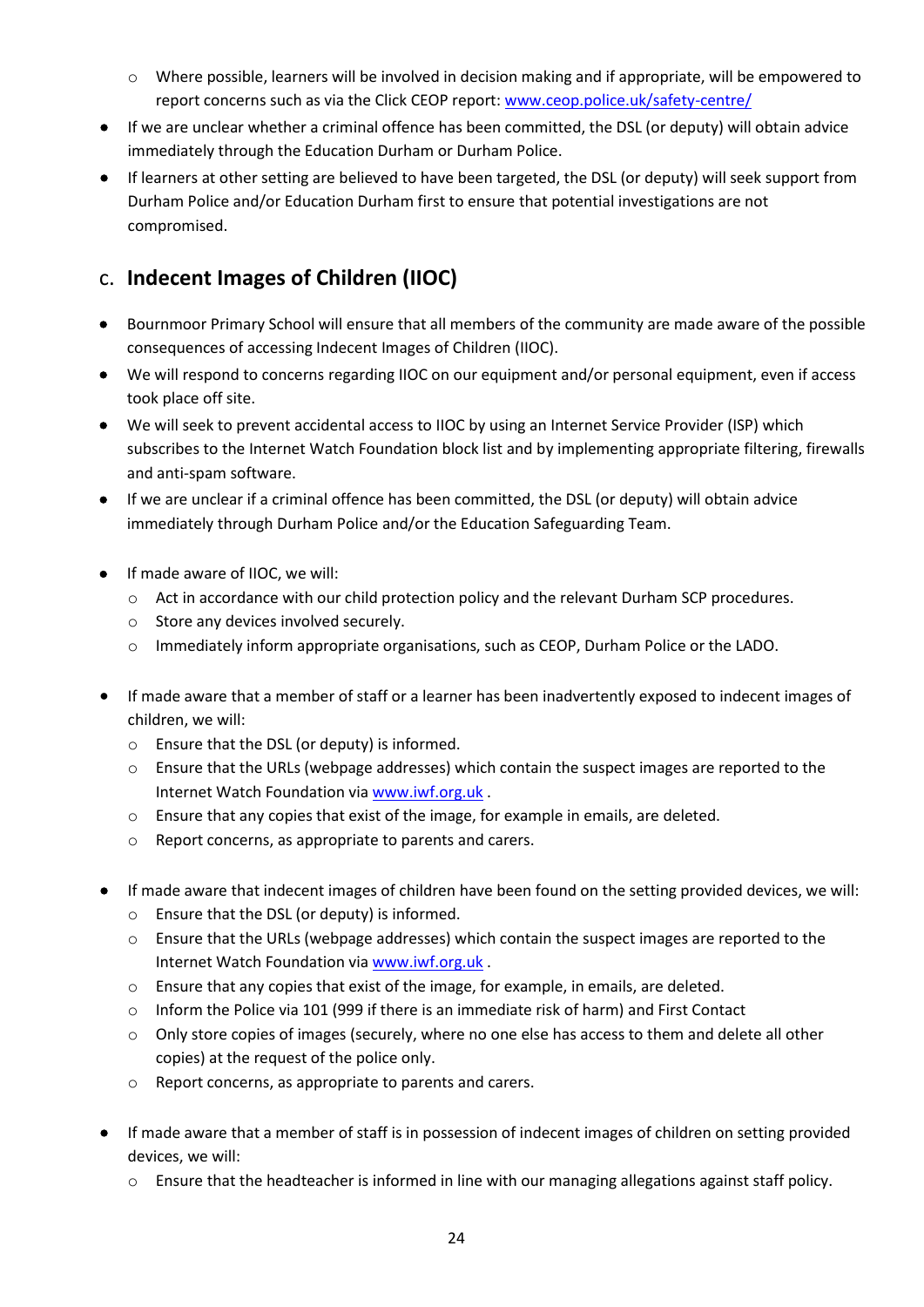- o Inform the Local Authority Designated Officer (LADO) and other relevant organisations in accordance with our managing allegations against staff policy.
- o Quarantine any devices until police advice has been sought.

#### d. **Child Criminal Exploitation – Including County Lines**

• All staff need to be aware of the indicators that a child may be at risk from, or involved with Child Criminal Exploitation (CCE) and note that this can be facilitated through the use of technology. Further details are in the schools safeguarding policy.

### <span id="page-24-0"></span>e. **Cyberbullying**

- Cyberbullying, along with all other forms of bullying, will not be tolerated at Bournmoor Primary School.
- Full details of how we will respond to cyberbullying are set out in our anti-bullying policy.

### <span id="page-24-1"></span>f. **Online Hate**

- Online hate content, directed towards or posted by, specific members of the community will not be tolerated at Bournmoor Primary School and will be responded to in line with existing policies, including anti-bullying and behaviour.
- All members of the community will be advised to report online hate in accordance with relevant policies and procedures.
- The Police will be contacted if a criminal offence is suspected.
- If we are unclear on how to respond, or whether a criminal offence has been committed, the DSL (or deputy) will obtain advice through First Contact or Durham Police

#### <span id="page-24-2"></span>g. **Online Radicalisation and Extremism**

- We will take all reasonable precautions to ensure that learners and staff are safe from terrorist and extremist material when accessing the internet on site.
- If we are concerned that a child or parent/carer may be at risk of radicalisation online, the DSL (or deputy) will be informed immediately, and action will be taken in line with our child protection policy.
- If we are concerned that member of staff may be at risk of radicalisation online, the headteacher will be informed immediately, and action will be taken in line with the child protection and allegations policies.

## <span id="page-24-3"></span>12. **Useful Links for Educational Settings**

#### **Education Durham**

Paul Hodgkinson, EDA with responsibility for Online Safety. 03000265841 [\(paul.hodgkinson@durham.gov.uk\)](mailto:paul.hodgkinson@durham.gov.uk) Guidance for Educational Settings:

Extranet ( Pupils -> safeguarding -> Online Safety )

<https://gateway.durhamschools.org.uk/pupils/safeguarding/Lists/Online%20Safety/Current%20Documents.aspx>

#### **Durham SCB**

http://www.durham-scp.org.uk/

#### **Durham Police:**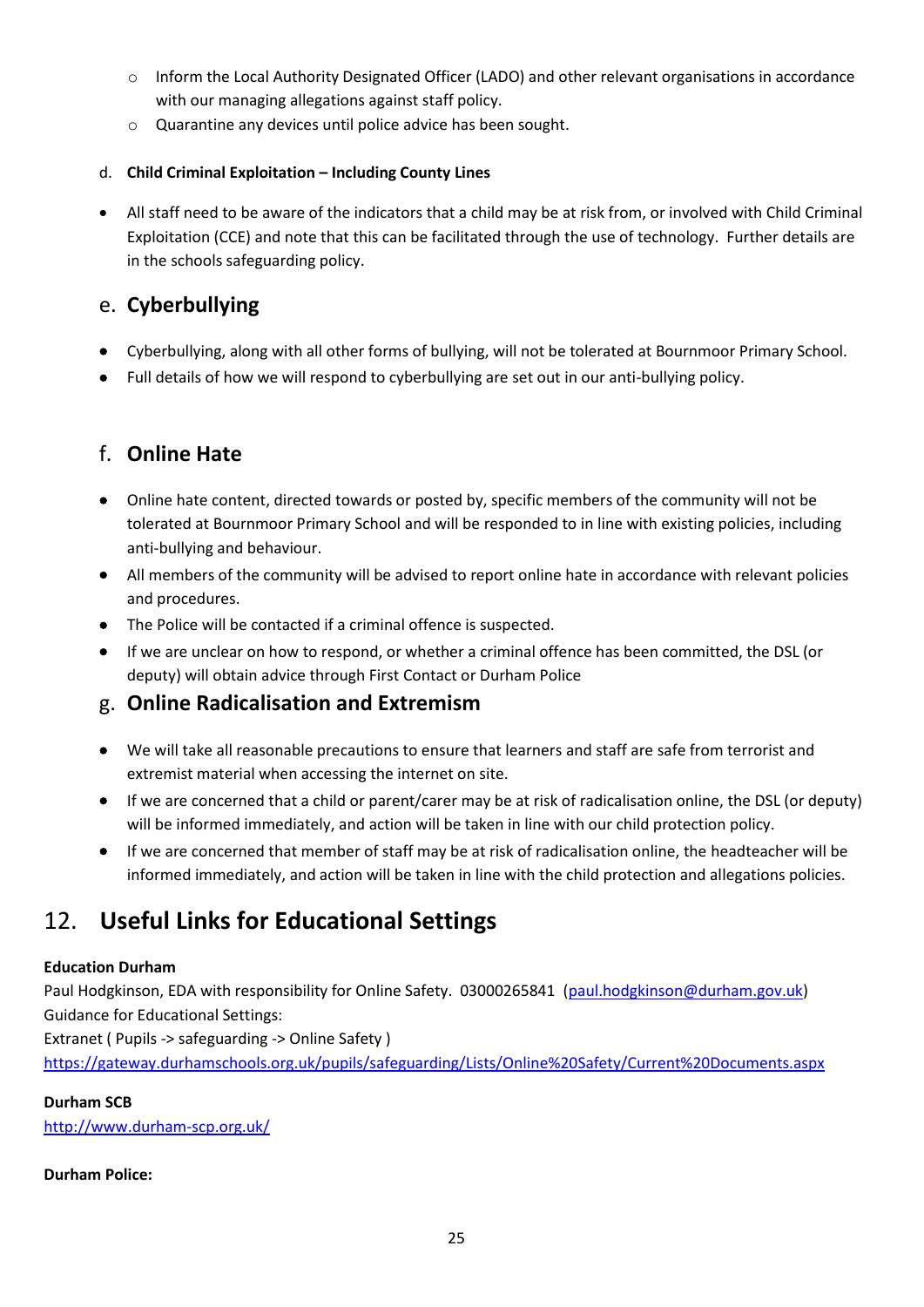In an emergency (a life is in danger or a crime in progress) dial 999. For other non-urgent enquiries contact the Police via 101

NSPCC have produced a useful guide about detailing at what point The Police should be contacted.

[https://www.npcc.police.uk/documents/Children%20and%20Young%20people/When%20to%20call%20the%20police](https://www.npcc.police.uk/documents/Children%20and%20Young%20people/When%20to%20call%20the%20police%20guidance%20for%20schools%20and%20colleges.pdf) [%20guidance%20for%20schools%20and%20colleges.pdf](https://www.npcc.police.uk/documents/Children%20and%20Young%20people/When%20to%20call%20the%20police%20guidance%20for%20schools%20and%20colleges.pdf)

Prevent Officer – Steven Holden but referrals should be made through First Contact.

#### **Other:**

ICTSS helpdesk 03000 261100 Sharon Lewis / Carol Glasper (LADO) 03000 268838

#### **National Links and Resources for Educational Settings**

CEOP:

[www.thinkuknow.co.uk](http://www.thinkuknow.co.uk/) [www.ceop.police.uk](http://www.ceop.police.uk/) Childnet: [www.childnet.com](http://www.childnet.com/) Internet Matters: [www.internetmatters.org](http://www.internetmatters.org/) Internet Watch Foundation (IWF)[: www.iwf.org.uk](http://www.iwf.org.uk/) Lucy Faithfull Foundation[: www.lucyfaithfull.org](http://www.lucyfaithfull.org/) Parent Protect<https://www.parentsprotect.co.uk/> - this includes advice for parents on peer on peer abuse and how to cope if your child has got into significant trouble online. NSPCC: [www.nspcc.org.uk/onlinesafety](http://www.nspcc.org.uk/onlinesafety) ChildLine[: www.childline.org.uk](http://www.childline.org.uk/) Net Aware: [www.net-aware.org.uk](http://www.net-aware.org.uk/) The Marie Collins Foundation: [www.mariecollinsfoundation.org.uk](http://www.mariecollinsfoundation.org.uk/) UK Safer Internet Centre[: www.saferinternet.org.uk](http://www.saferinternet.org.uk/) Professional Online Safety Helpline: [www.saferinternet.org.uk/about/helpline](http://www.saferinternet.org.uk/about/helpline) 360 Safe Self-Review tool for schools: [www.360safe.org.uk](http://www.360safe.org.uk/) Parentzone (Google Internet Legends )<https://parentzone.org.uk/>

#### **National Links and Resources for Parents/Carers**

Internet Matters: [www.internetmatters.org](http://www.internetmatters.org/) *This site is particularly useful for providing clear information and up-todate advice on setting parental controls.*

Action Fraud: [www.actionfraud.police.uk](http://www.actionfraud.police.uk/) (This is the place to report ransomware, scams etc.) CEOP: [www.thinkuknow.co.uk](http://www.thinkuknow.co.uk/) [www.ceop.police.uk](http://www.ceop.police.uk/) Childnet: [www.childnet.com](http://www.childnet.com/) Get Safe Online: [www.getsafeonline.org](http://www.getsafeonline.org/) Internet Watch Foundation (IWF)[: www.iwf.org.uk](http://www.iwf.org.uk/) Lucy Faithfull Foundation[: www.lucyfaithfull.org](http://www.lucyfaithfull.org/) Parent protect - advice for parents having difficulties e.g. Peer on peer abuse or Police involvement [www.parentsprotect.co.uk/](http://www.parentsprotect.co.uk/) NSPCC: [www.nspcc.org.uk/onlinesafety](http://www.nspcc.org.uk/onlinesafety) ChildLine[: www.childline.org.uk](http://www.childline.org.uk/) Net Aware: [www.net-aware.org.uk](http://www.net-aware.org.uk/)